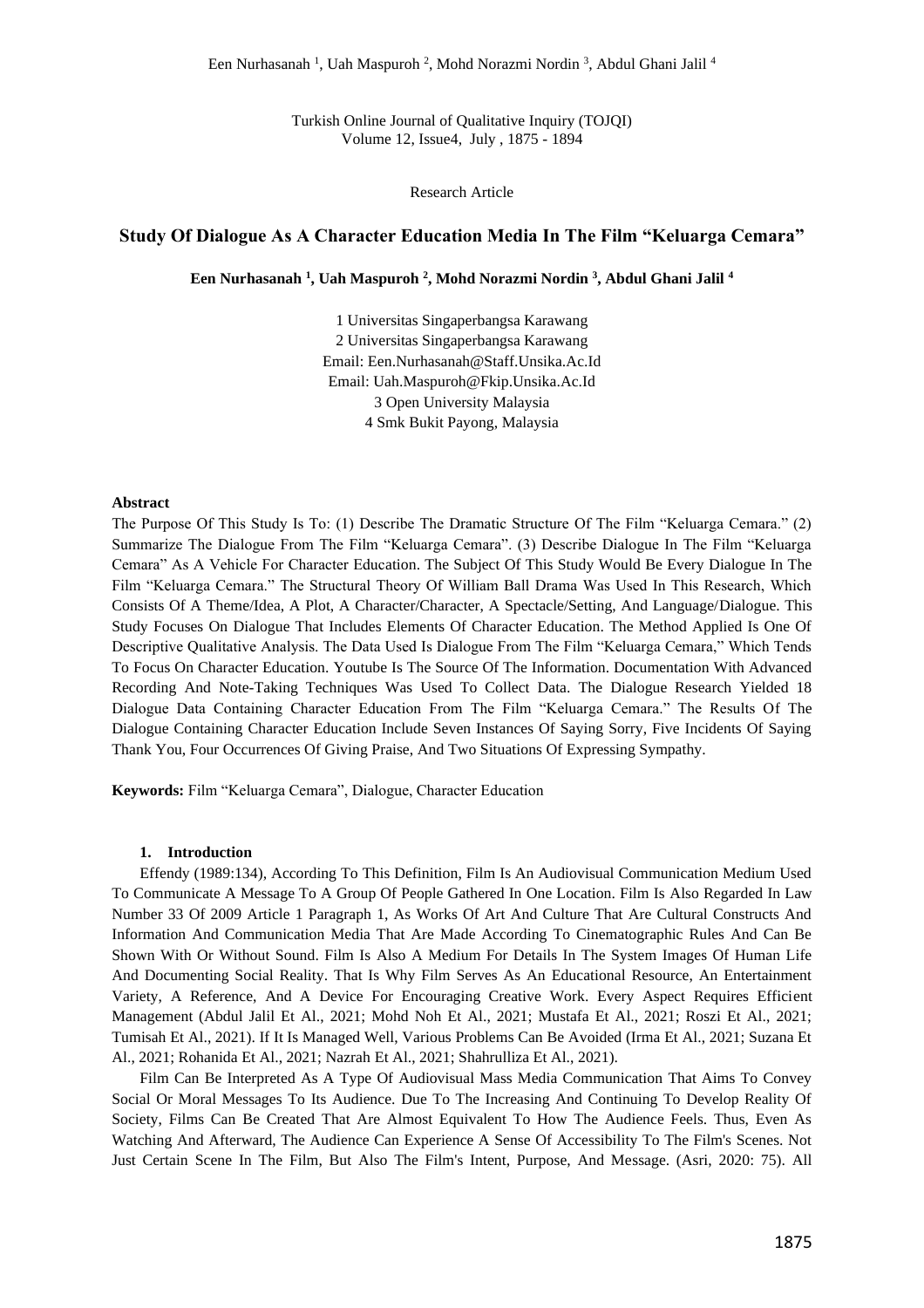Aspects Require Effective Leadership And Management (Mohd Arafat Et Al., 2021; Sumaiyah Et Al., 2021; Hifzan Et Al., 2021; Shahrul Et Al., 2021; Helme Et Al., 2021).

In Terms Of Educational Motivation And Interest, Entertaining Films Can Infrequently Be Both Enjoyable And Relevant To Students' Appreciation Of Popular Culture (King, 2002: 515). Based On The Current Opinion Stated Previously, The Film That Will Be Analyzed Is Yandy Laurens' "Keluarga Cemara." The Film "Keluarga Cemara" Is An Indonesian Film That Premiered On January 3, 2019. It Is An Adaptation Of A Serialized Story That Originated In The Magazine "Hai" And Transformed Into A Series Novel By Arswendo Atmowiloto And A Soap Opera Of The Same Name. Yandy Laurens Has Been Established With The Purpose Of Introducing The Story "Keluarga Cemara" Into The Modern Era. Numerous Well-Known Actors And Actresses Starred In The Film. This Film Received Generally Positive Reviews From A Variety Of Sources, Including The Public And The Audience. It Has Been Established That This Film Earned Extensive Awards In 2019. Among Some Of The Award Nominations It Received Were Selections For Adaptation Scenarios And Selections For Feature Films/Cinema Films.

### (*[Https://Id.M.Wikipedia.Org/Wiki/Keluarga\\_Cemara\\_\(Film\)\)](https://id.m.wikipedia.org/wiki/Keluarga_Cemara_(film))*

The Film Is Been Analyzed, Titled "Keluarga Cemara," Was Released In March And Operates For 110 Minutes. This Film Had Its World Premiere In Indonesia On November 29, 2018 At The Jogja-Netpac Asian Film Festival. Then, On January 3, 2019, This Film Was Also Set To Release On The Big Screen. This Film Is Based On Arswendo Atmowiloto's Novel About Kinship And Friendship. Yandy Laurens Directed The Film "Keluarga Cemara." This Film Has Won Several Awards, Including That Of The 2019 Academy Award For Best Adapted Screenplay. Ringgo Agus Rahman, Nirina Zubir, Adhisty Zara, And Widuri Sasono Star In This Film. The Film "Keluarga Cemara" Is Incredibly Fascinating And Teaches Valuable Life Lessons. This Is Because One Of Abah's Characters Plays The Role Of The Family's Head, Who Must Be Patient And Sincere After Falling Into Poverty As A Result Of His Brother-In-Deception. Law's *Abah* (Father), *Emak* (Mother), Euis, And Ara Were Forced To Relocate From Jakarta To Bogor After Their Home Was Seized As Collateral. They Live In The House That Abah's Parents Left Them, Which Is Located Outside Of Town. Abah, As A Father Figure And Head Of The Family, Does Everything Possible To Ensure His Family's Survival Notwithstanding The Their Poverty. They Must Conduct Their Daily Lives In The Manner Of A Simple Family. This Does Not Absolve Family Members Of Conflict.

The Elements Of Dramaturgy According To Rickrik El Saptaria (2006: 21), Consist Of Plot (Storyline), Dramatic Structure, Theme, Character And Motivation, Setting, Language, Genre And Color. In Reviewing The Film "Keluarga Cemara", The Researcher Uses The Theory Of William Ball,

> Predominant Element "Predominant Element Is A Somewhat Academic Term, But I Use It As Another Handy Phrase In Preparing A Script... The Predominant Elements, Are Theme, Plot, Character, Spectacle, And Language*.* (1989:27)

This Study Focuses On The Study Of Dialogue In The Film "Keluarga Cemara". Based On Kumala's Opinion, "Thus, It Is Worthwhile To Study Speech Acts In Order To Ascertain How Speech Is Actually Reflected In Action. Additionally, It Is An Interesting Research Project To Analyze The Film's Speech Acts. Film Is One Of The Media That Captures The Essence Of Human Interaction. While Many People Are Enjoying Watching Movies, Not Everyone Understands The Structure Or Function Of The Language Used In The Film. Indeed, When We Watch A Film, We Can Learn About A Variety Of Subjects, Including Educational Values, Moral Values, The Acting Of Actors Or Actresses, And The Literary Elements In The Film.". (Kumala, 2018: 1). Every Organization Values Perfect Management In Ensuring Success (Farah Et Al., 2021; Syahrul Et Al., 2021; Quah Et Al., 2021; Ahmad Syarifuddin Et Al., 2021; Jumiah Et Al., 2021).

The Film's Dialogue Not Only Reflects The Community's Social Life, But Also Describes The Daily Activities That Shape A Society's Culture. A Society's Culture Becomes Its Defining Characteristic Or Character. As Kamárová Points Out, "Film Dialogue Is Frequently A Reflection Of The Language Dynamics And Interactional Routines Associated With Specific Actions And Communication Roles In Social Settings." Additionally, It Makes Available Information About The Target Culture's Cultural Aspects. Numerous Facets Of The Film's Dialogue Are Defined By Verbal Production. Preliminary Studies Have Been Conducted To Ascertain Which Areas Require A More In-Depth Examination." (Kačmárová, 2014:67-68). The Success Of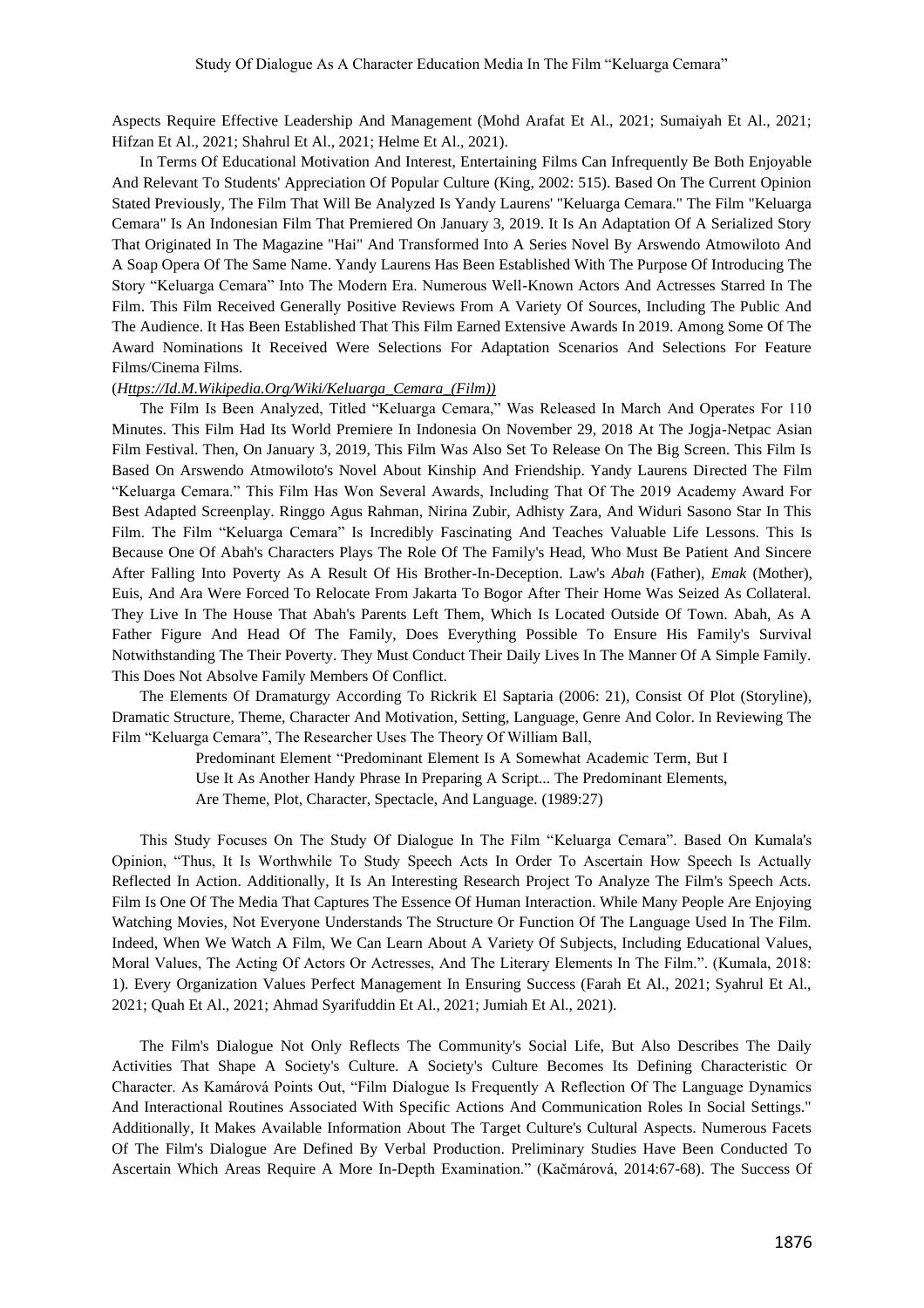Something Depends On Good And Efficient Management (Mohd Ali Et Al., 2021; Parimala Et Al., 2021; Siti Jamilah Et Al., 2021; Nor Fauziyana Et Al., 2021; Noel Et Al., 2021).

Education Is Still Commonly Acknowledged To Be An Exceedingly Effective Means Of Improving A Child's Intelligence And Personality. Continuous Improvement And Development Are Constructed To Education To Ensure That The Implementation Process Produces The Desired Generation. The Indonesian People Do Not Want To Be A Ridiculous And Backward Nation, Particularly In The Face Of An Era Of Technological And Communication Sophistication That Is Still Developing. Thus, The Educational Process Continues To Pursue The Development Of Intelligent, Skilled, Self-Sufficient, And Noble Human Resources. (Mansur, Nurhasanah, 2018). The Best Way Is To Do Efficient Management (Ahmad Shafarin Et Al., 2021; Junaidah Et Al., 2021; Farah Adibah Et Al., 2021; Ahmad Shakani Et Al., 2021; Muhamad Amin Et Al., 2021).

Additionally, Dialogue Can Demonstrate The Value Of Education, Such As The Value Of Politeness, As Reflected In The Dialogue Of The Character. According To Yule, "Dialogue Occurs When The Speaker Recognizes The Existence Of Differences Between Speakers And Listeners, Such As Differences In Culture, Education, Norms, Age, Profession, And Economy." On The Other Hand, There May Be Distinctions In Terms Of Culture, Education, Norms, Age, Profession, And Economy, Among Others. Additionally, Communicating Politely Entails Being Tactful, Generous, Modest, And Sympathetic Toward Others." (Yule, 1996). This Demonstrates That The Importance Of Something Being Managed Well (Santibuana Et Al., 2021; Nor Diana Et Al., 2021; Zarina Et Al., 2021; Khairul Et Al., 2021; Rohani Et Al., 2021; Badaruddin Et Al. , 2021, Abdul Rasid Et Al., 2021).

While Determining The Appropriate Level Of Politeness, Speakers Consider The Listener's Relative Power Over The Speaker, Their Social Distance, And The Degree Of Coercion Required To Perform Face-Threatening Actions In A Particular Culture. (Kazakeviciute, 2018: 5). Then, They Choose The Right Strategy Or Conversational Style To Carry Out The Action. Aristotle, A Greek Philosopher, Defined Good Character As Living In Accordance With Someone's And Others' Common Good. (Lickona, 2013: 81).

The Term "Character Education" Was Coined In 1992 At A Meeting In Aspen, Colorado. Character Education Is Founded On The Observation That America Has Failed To Manage Students' Moral Development. This Failure Is Accompanied By An Unsettling Demoralization. Since Then, Character Education Has Been Implemented In The United States As A Means Of Preventing The Country's Demoralization. (Nurhasanah, 2017: 17).

National Education's Function Is Defined In The Indonesian Constitution, Which Also Factors Associated Of 21st Century Skills And Character Education. As An Educator Or Prospective Educator, This Is A Challenge That Should Be Overcome, Whether We Like It Or Not. This Is Not Just A Challenge For Educators; It Is A Challenge For All Sectors Of Indonesian Society, From Sabang To Merauke. (268) (Erika, 2019). It Is Hoped That Through Character Education, Future Students Will Develop Strong Characters And Identities. Character Education Can Be Taught In A Variety Of Ways, Including Through Use Of Real-World Examples. (Srisudarso And Nurhasanah, 2018).

According To The Guidelines For The Implementation Of Character Education (Kemdiknas, 2011: 8), Character Education Aims To Develop The Values That Shape The Nation's Character, Principally Pancasila, By (1) Developing Students' Potential To Become Human Beings With Good Hearts, Good Thoughts, And Good Behavior; (2) Developing A Nation Characterized By Pancasila; And (3) Developing The Politeness Of Students.

Additionally, Character Education Continues To Serve To (1) Develop A Multicultural National Life; (2) Develop A Nation's Civilization That Is Intellectual, Has A Honourable Culture, And Is Responsible Of Contributing To The Development Of Human Life; (3) Develop The Fundamental Capacity To Be Generous, Good-Minded, And Well-Behaved, As Well As Good Examples; And (4) Develop The Attitude Of Citizens Who Value Peace, Are Creative, And Identity. (Kemdiknas, 2011: 8).

According To The Ministry Of National Education (2011: 10), Character Education Is Based On A Psychological Totality That Includes All Individual Human Potentials (Cognitive, Affective, And Psychomotor) And Even Some Sociocultural Totality Functions In The Context Of Interactions Within The Family, Educational Unit, And Society. Thus According Kemdiknas (2011: 10), Character Education Serves Several Purposes: Thought, Exercise, Heart, And Taste/Intention, As Follows: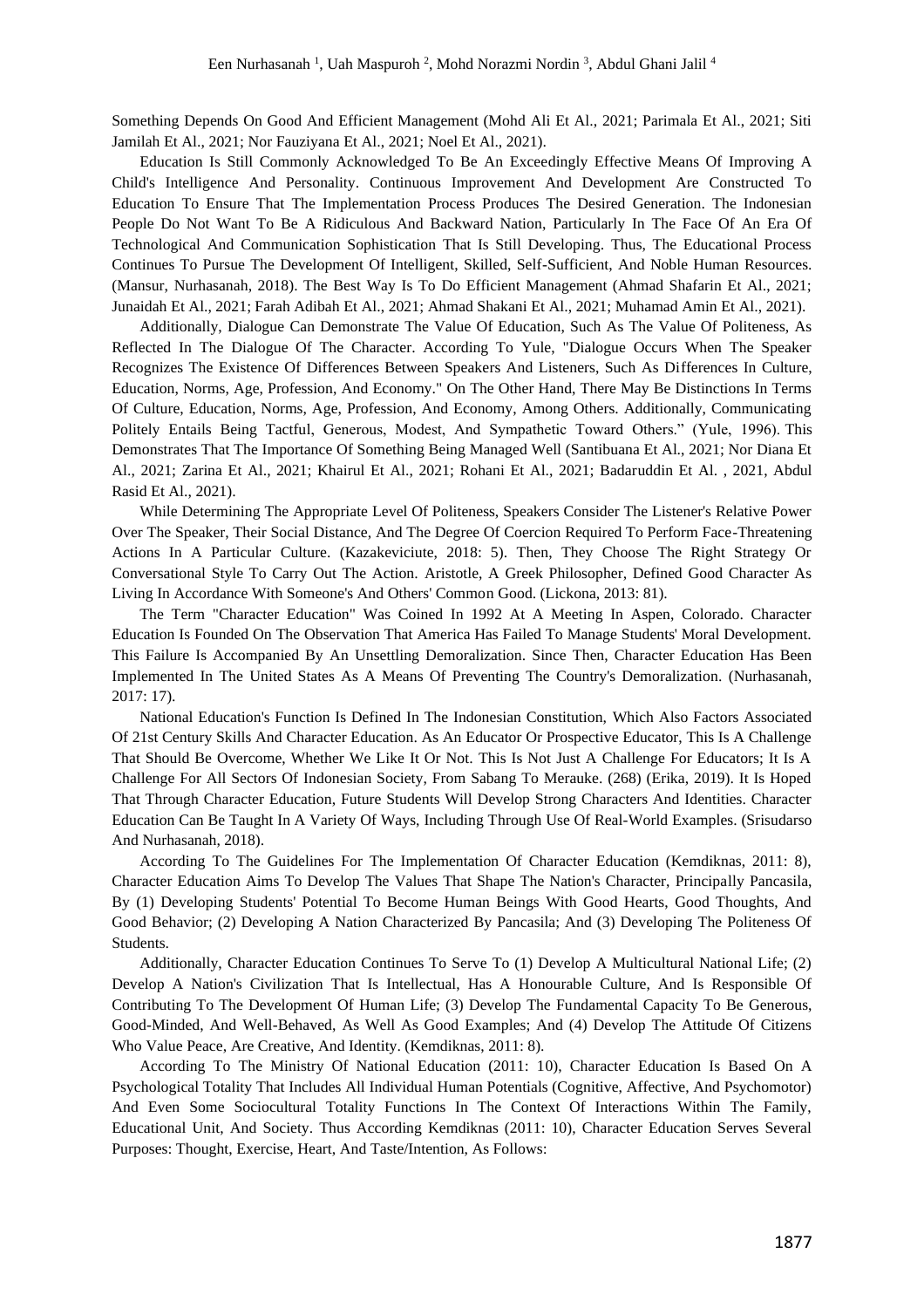- 1) Thinking Encompasses The Following Characteristics: Intelligent, Critical, Creative, Innovative, Curious, Open-Minded, Productive, Science And Technology-Oriented, And Reflective;
- 2) Sports Require Participants To Be Clean And Healthy, Disciplined, Attractive, Tough, Dependable, Resilient, Friendly, Cooperative, Determined, Competitive, Cheerful, And Persistent;
- 3) Soul Practices Include Faith And Piety, Honesty, Trustworthiness, Fairness, Responsibility, Empathy, Courage To Take Risks, Never Giving Up, Willingness To Sacrifice, And A Patriotic Spirit;
- 4) If Taste/Initiative Includes Being Friendly, Respectful, Tolerant, Caring, Helpful, Nationalist, Cosmopolitan, Putting The Public Interest First, Is Proud To Use The Language And Ind, And Has A Patriotic Spirit;

### **2. Method**

Qualitative Research Was Used In This Study. Qualitative Research Is Conducted With Data In The Form Of Descriptively Processed Words. According To Basrowi And Suwandi (In Alfianika, 2018: 24), Qualitative Research Has The Following Characteristics: Scientific Foundations, Human Subjects As Tools, Qualitative Methods, Deductive Data Analysis, Theory From The Ground Up, Descriptions, A Focus On Processes Rather Than Results, And Constraints Imposed By Focus. Validity Criteria Are Specific, And Research Findings Are Negotiated And Mutually Agreed On Those. Thus, The Qualitative Approach Used In This Research Is Self-Researched, Analyzed Qualitatively, The Results And Discussion Are In The Form Of Descriptions, Have A Research Focus, The Research Findings Are Discussed And Agreed Upon Collaboratively, And The Research Is Not Limited. The Conceptual Framework Is Developed Because This Study Describes The Expressive Speech Acts In Yandy Laurens's Film "Keluarga Cemara" By Analyzing Words Or Sentences. The Descriptive Qualitative Method Was Used In The Research. The Researchers Conducted Document Analysis Or Speech Content Analysis In This Study, Specifically Research Using The Dialogue Transcript From The Film "Keluarga Cemara" As A Data Source.

The Film "Keluarga Cemara" By Yandy Laurens Is The Subject Of This Research. The Film Is An Adaptation Of A Serialized Story That Originally Appeared In The Magazine Hai And Later Became A Series Novel By Arswendo Atmowiloto And A Soap Opera Of The Same Name. The 110-Minute Film "Keluarga Cemara" Was Released On January 3, 2019. Meanwhile, The Focus Of This Research Is On The Expressive Speech Acts Found In The Film "Keluarga Cemara" Dialogue. As According To Mccarthy And Carter (1994: 118), Dramatized Data Are Frequently An Excellent Source Of Language Considered 'Natural' By Consumers.

The Data For This Study Comes From A Speech In The Film "Keluarga Cemara" That Emphasizes The Importance Of Character Education. While The Data For This Study Came From Secondary Sources, Specifically Video Recordings From The Film "Keluarga Cemara" That Were Uploaded To The Website Youtube.

Data Collection Is Accomplished Through The Use Of The Research Instrument. According To Sugiyono (2018: 222), The Researcher Is The Research Instrument Or Tool In Qualitative Research. Qualitative Researchers, Either As Human Instruments Or As Researchers Themselves, Are Responsible For Formulating Research Questions, Selecting Informants As Data Sources, Collecting Data, Assessing Data Quality, Analyzing Data, Interpreting Data, And Drawing Conclusions Based On Their Findings. The Data Analysis Process In This Study Is Aided By Recordings And Dialogues From The Film "Keluarga Cemara." The Recordings Can Be Downloaded From The Youtube Website.

The Study Collects Data Through Documentation And Advanced Recording Techniques. The Data Collection Technique Used In This Study Is Video Recordings From The Film "Keluarga Cemara" As The Truth Of The Data, Which Makes Data Analysis Easier. Additionally, The Researcher Acts As An Observer Of The Informants' Language Use When Using The Free-Of-Conversation Listening Technique. The Researcher Is Not Directly Involved In The Speech Events That Are The Subject Of The Study. As A Result, The Researcher Listened Only To The Dialogue Between The Informants (Mahsun In Muhammad, 2014: 194).

Listening Activities Include Repeatedly Viewing And Observing The Film "Keluarga Cemara" In Order To Create A Transcript Of The Film's Dialogue. To Obtain The Data, The Researcher Listened To The Film's Audio Again And Then Compared It To The Film's Dialogue Transcript. The Process For Determining Expressive Speech Acts Is To Examine Each Utterance Made By The Characters In Conjunction With The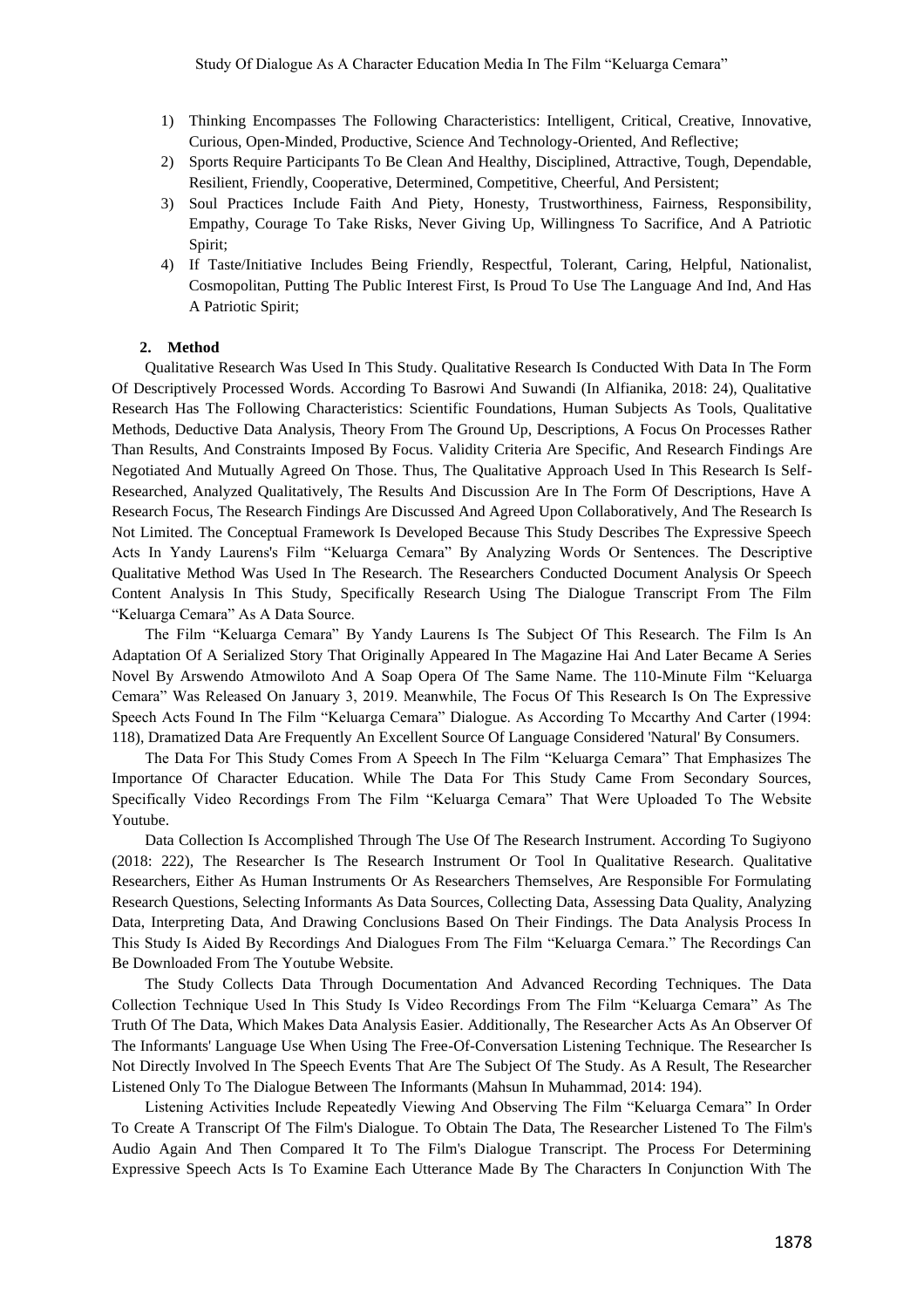Speech's Context. Following That, The Note-Taking Technique Was Used To Collect Data. The Note-Taking Technique Is Used To Capture Data Obtained From The Recording Of Speech Classified According To The Form And Strategy Of Expressive Speech Acts In The Film "Keluarga Cemara".

### **3. Discussion**

## A. The Theme/Idea Of The

Film "Keluarga Cemara" Tells The Story Of A Nuclear Family With Family Members Namely Ringgo Agus Rahman As *Abah* (Father), Nirina Zubir As Emak (Mother), Adhisty Zara As Euis, And Widury Sasono As Cemara/Ara Who Live In Jakarta And Have To Face Reality. That Their Property Was Depleted As A Result Of Being Deceived By One Of Their Extended Family Members. Moving To A Village In Bogor Regency, Abah And His Family Had To Adapt To All The Inconveniences They Had Never Experienced Before. Troubles Came And Went, But The Family Persisted In Difficult Circumstances. B. The Plot

The Plot Of Film "Keluarga Cemara" Tells Of A Nuclear Family With Family Members Namely *Abah* (Father), *Emak* (Mother), Euis (First Daughter), And Cemara/Ara (Second Daughter) Who Live In Jakarta And Have To Face The Fact That Property Their Belongings Were Depleted Due To Being Cheated By One Of Their Extended Family Members. Moving To A Village In Bogor Regency, Abah And His Family Had To Adapt To All The Inconveniences They Had Never Experienced Before. Troubles Came And Went, But The Family Persisted In Difficult Circumstances.

#### C. Characters

There Are Several Changes To The Concept Of The Film "Keluarga Cemara" Director Yandy Laurens Produced Several Updates With The Latest And Modern Versions. As In The Character Abah In The Television Series, He Works As A Pedicab Driver, While In The Film Abah, Played By Ringgo Agus Rahman, Is A Motorcycle Taxi Driver Online. The Depiction Of Abah's Character In This Film Has A Grumpy Nature Even Though Abah's Figure In The Television Series Has A Wise, Always Patient, And Not Angry Nature. There Is The Character Of Mother, Played By Nirina Zubir, Who Is A Figure Who Has Wisdom And Patience. There Is Also A Depiction Of Abah And Mother's Children, Namely Euis, Played By Adhisty Zara, Who Is The First Child To Reach Adolescence Who Must Experience Psychological Struggles Due To The Bankruptcy Of His Parents. Meanwhile, Cemara/Ara, Played By Widura Sasono, Is The Second Child Who Is Described As Always Cheerful And Does Not Understand The Meaning Of The Word Bankrupt. So, The Figure Of Mother Is Very Important In This Film Because As A Wife And Mother, She Provides Calm And Patience For The Family. Although This Family Is Experiencing Economic Difficulties, All Difficulties In The Family Must Be Faced Together, Not Only Borne By The Head Of The Family. In Accordance With The Motto "Keluarga Cemara" Which Is The Most Valuable Treasure Is Family.

This Film Reflects The Emotions Of The Characters Into The Film By Showing Facial Expressions, Speech/Dialogue, Voice Intonation, Appearance Of The Movements Of The Characters By Using Language As A Communication Tool To Convey The Message Or Intent To Be Conveyed.

## D. Background

Setting (Background) That Is Related To The Time And Place Of The Speech Takes Place, While The Scene Refers To The Situation Of The Place And Time, Or The Psychological Situation Of The Speaker. In The Film "Keluarga Cemara" There Are Several Settings Used, Such As Houses, Markets, Houses Under Construction, Classrooms And On Stage. Like The Dialogue Quote:

- Abah : "Mom! Ara Hasn't Been Called Yet, Mom! Ma'am, Sorry? Fir, Ma'am. Fir Has Not Been Called. Fig!"
- Teacher: "I'm Sorry. Okay, Then. We'll Do It Again. Ladies And Gentlemen. And Here It Is, The Fir As A Fir Tree." (Everyone Claps And The Program Ends).

The Dialogue Scene Above Takes Place At The Drama Stage. The Character Ara Is Performing A Drama At Her School.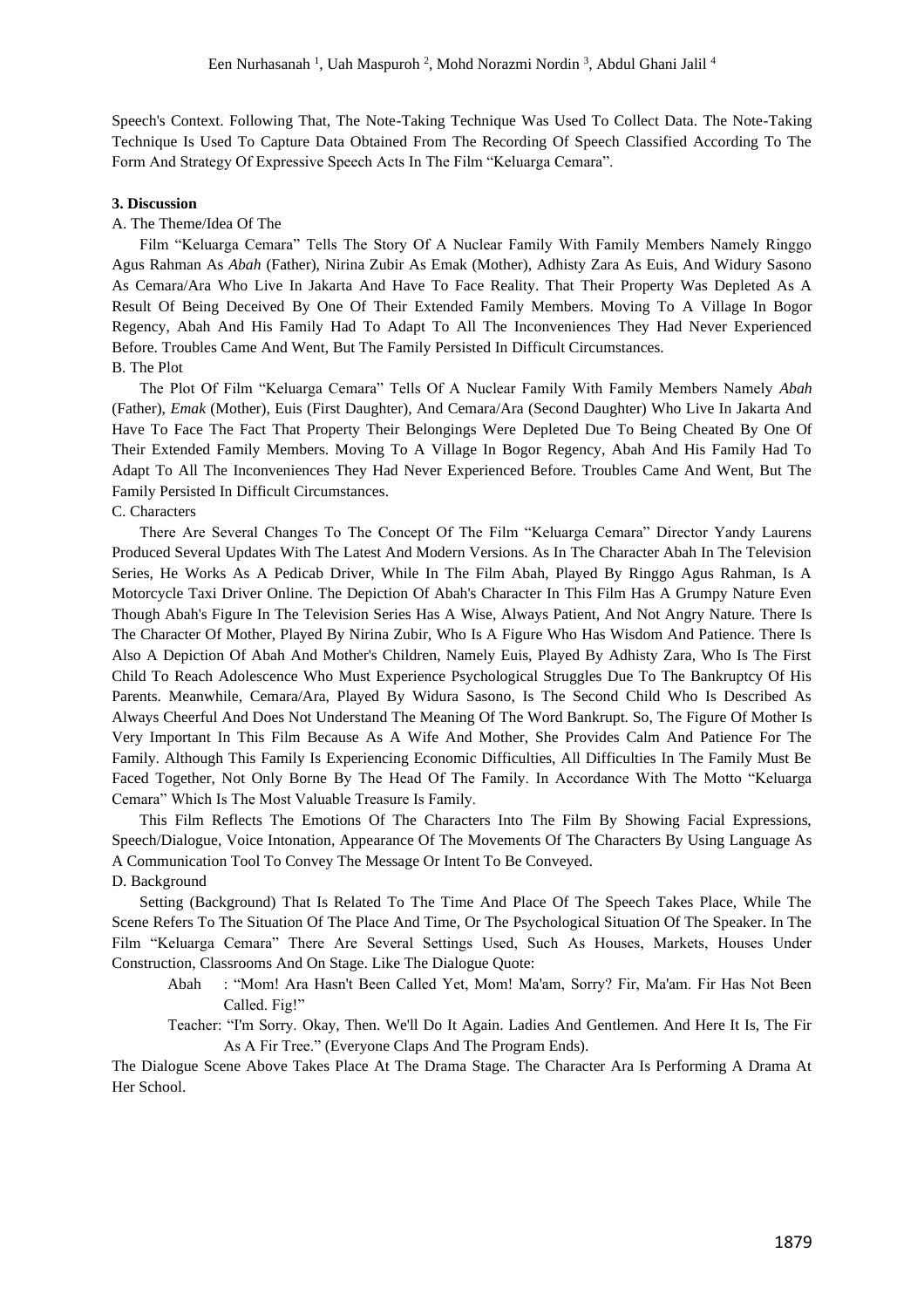

Picture 1. Romli And *Abah* (Father) Shake Hands

While The Time Setting Consists Of, Morning, Afternoon, Evening And Night. As In The Following Dialogue:

> Romli: "Bah, Congratulations. Acceptable. *Euy*" (Shakes Hands With *Abah*) *Abah* : "Thank You, Romli."

The Dialogue Took Place During The Day At A Food Stall Near The Construction Project Site. Abah's Character Has Just Been Accepted As A Construction Worker, Then His Friend Romli Says "Congratulations" On Abah's New Job.

E. Dialogue/Language

In The Dialogue Of The Film "Keluarga Cemara" Also Produces Values For Everyday Life That Educate, Among Others: Learning To Apologize, Showing Affection To Other Family Members, Being A Good Listener, Expressing Feelings That Are Being Experienced, Learn To Be Sincere And Grateful With The Situation, Appreciate The Achievements Of Others, The Importance Of Helping, Never Give Up, Learn To Live A Simple Life And There Are Still Many Values That We Can Learn In The Film.

# 1. Apologizing

a. Dialogue At Minutes Of 02:02



Picture 2. *Abah* (Father) And *Emak* (Mother) Are Talking

Abah : "Yes Ma'am. You Know You're Wrong, You Don't Come, You Don't Tell Me. Yes, You Were At The Office, There Was Something You Had To Do, Mom, You Can't Leave It." Mother : "That's Not What I Mean."

Abah : "Yes, *Abah*, I'm Sorry. Later, Tomorrow, *Abah* Will Apologize To Euis." (Euis Quietly Listens To *Abah* And *Emak*'s Conversation On The Stairs Of Their House).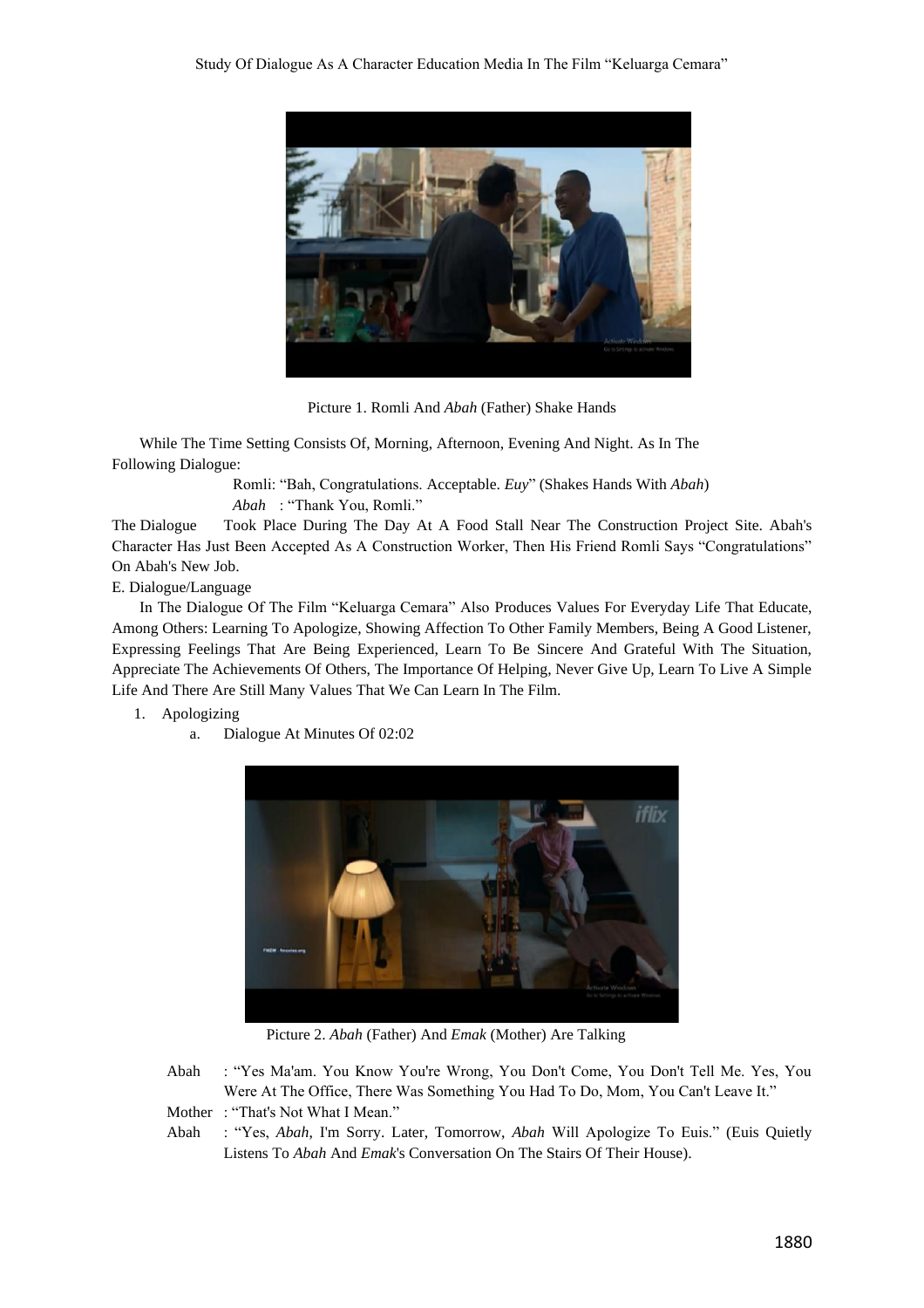The Purpose Of The Utterance Of Apologizing Is Expressed Directly As A Feeling Of Regret From The Speaker To The Interlocutor. Abah Said To Apologize To Mother Because Abah Didn't Keep His Promise To Attend Euis' Dance Competition And Tomorrow He Would Apologize Directly To Euis.

b. Dialogue At Minutes Of 46:22



Picture 3. Abah Is Repairing A Damaged House

- Ara : "Sorry, Bah**.** Ara Accidentally Injected The Cement." Abah : "Yes, It's Okay. Only Later Through Here, If It's Not Dry, Don't Inject It. They Wash Their
- Feet A Lot." Ara : "Okay. Well, Bah. Ara Forgot." (Still Stepping On The Wet Cement At The Bottom Of The Stairs).
- Abah : "Yeah, It's Okay. Please, Wash The Feet."

Ara, Who Accidentally Stepped On The Wet Cement, Immediately Apologized To *Abah*. Saying Sorry Serves To Express Ara's Unintentional Stepping On Cement Because She Forgot That The Cement Was Still Wet. But *Abah* Didn't Mind It And Suggested Ara To Clean Her Feet. Apologizing Is Also A Form Of Politeness Norm When Someone Makes An Unintentional Mistake To Another Person, It Is Better To Apologize Immediately.

c. Dialogue At Minutes Of 50:38



Picture 4. Euis And *Abah* Are Getting Dinner

Euis : "*Bah* (Dad). I'm Sorry."

Abah : (Nods His Head While Side Dish For Euis).

Getting A Euis Apologizes To Abah Because He Has Violated The Norm Of Decency By Scolding His Abah. The Apology Expressed By Euis Serves To Convey The Speaker's Regret For The Words That Have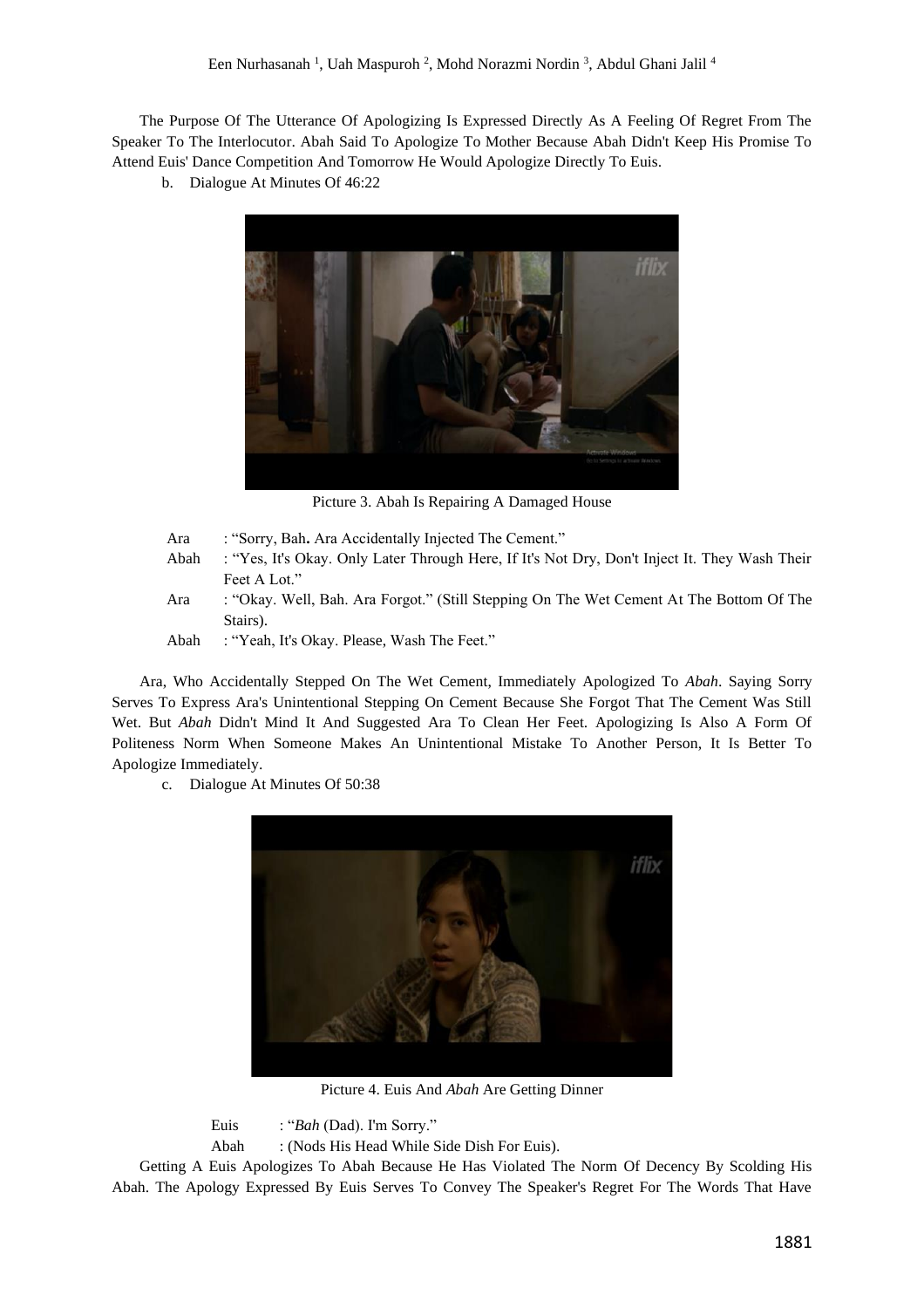Offended The Hearer. The Apology Was Said With A Low Intonation. This Shows That The Speaker Sincerely Apologizes And Regrets The Actions Or Words He Has Said.

d. Dialogue At Minutes Of 01:45:13



Picture 5. Performance Of Children's Drama

- Abah : "Mom! Ara Hasn't Been Called Yet, Mom! Ma'am, Sorry? Spruce, Ma'am. Fir Has Not Been Called. Fig!"
- Teacher : "I'm Sorry. Okay, Then. We'll Do It Again. Ladies And Gentlemen. And Here It Is, The Fir As A Fir Tree." (All Clapped And The Program Ended).
- e. Dialogue At Minutes Of 01:10:40



Picture 6. Euis Came Home Late At Night

Euis : "Euis Is Really Sorry, *Bah*. (*Abah* And *Emak* Leave Euis Without Saying Anything).

Takes Place At Home At Night. The Purpose Of The Dialogue Is To Apologize Directly Because He Has Made A Mistake For His Actions. Euis' Apologizing Dialogue Meant That His Father Would Forgive Him For His Actions, Namely Going To The City Until Late At Night Without His Parents' Permission. This Made *Abah* Reluctant To Forgive Euis. Mother Also Felt Disappointed With What Euis Did.

f. Dialogue At Minutes Of 01:30:35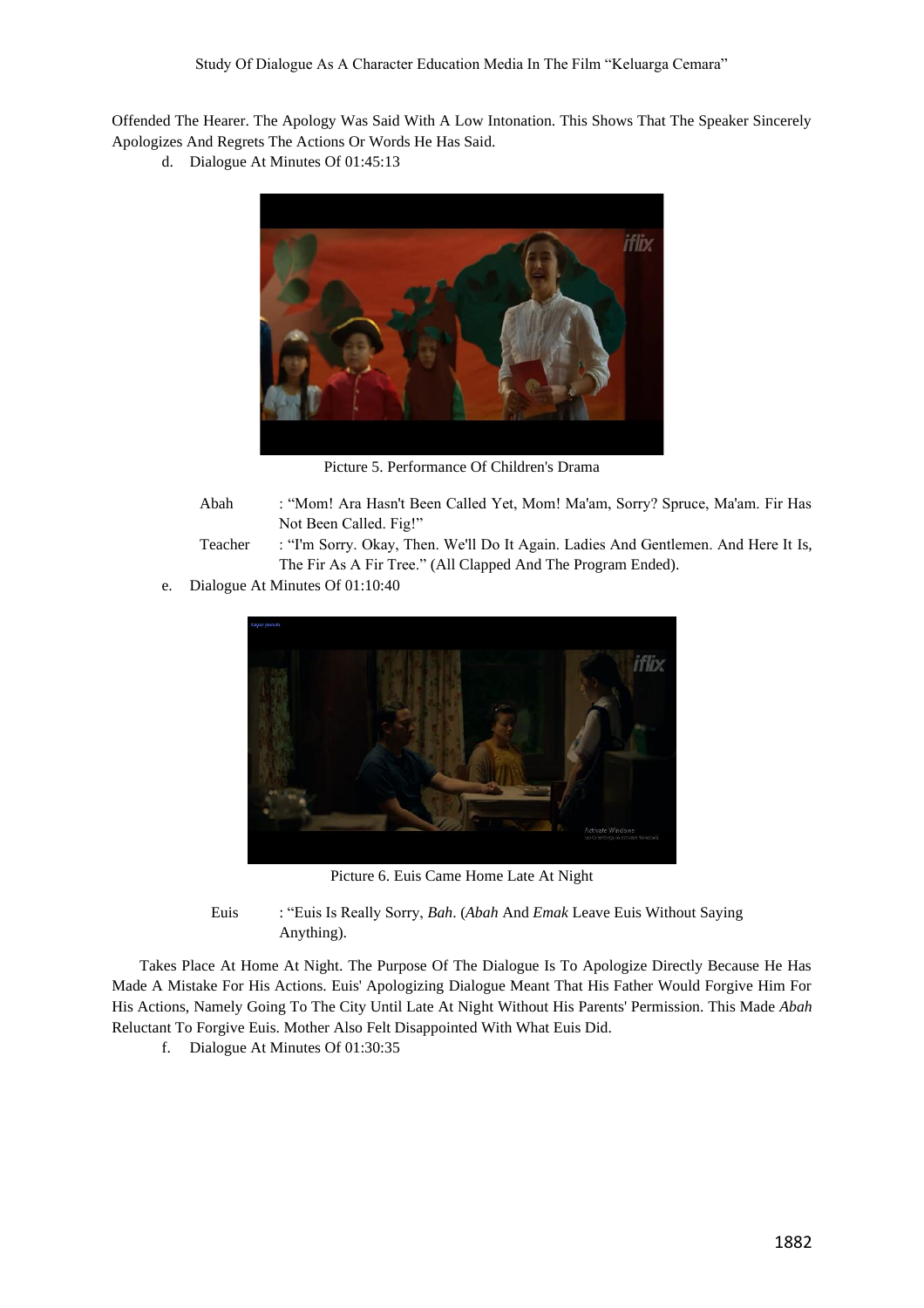

Picture 7. *Abah* (Father) Talks To Pressier About House

| Abah     | : "Hm, Ma'am, As Explained By Ms. Salmah Before. I Apologize If I Don't |
|----------|-------------------------------------------------------------------------|
|          | Sell The House.                                                         |
| Pressier | : "Abah."                                                               |
| Abah     | $:$ "Yes."                                                              |
| Pressier | : "You Have Already Signed The Agreement."                              |
| Abah     | : "Yes."                                                                |
| Pressier | : "And I Have Also Transferred The Down Payment."                       |

Takes Place In The Restaurant At Noon. The Dialogue Spoken By Father's Character Serves To Apologize That His House Has Not Been Sold. The Dialogue Is Spoken With The Intention Of Giving An Affirmation Or A Subtle Order So That The Sale And Purchase Of A House Is Canceled.

g. Dialogue At Minutes Of 01:40:22



Picture 8. *Abah* (Father) Apologizes To Euis

Abah : "You Are Now 14 Years Old Means Yes. It Was When You Were Just Born. *Abah* Is The Most Afraid That *Abah* Can't Be There For Euis. Now It Happens Often. Forgive Me. Later If You Make A Mistake Again. Abah Can't Be There Anymore For Euis. Euis, Don't Immediately Hate *Abah*. Sorry Bro. You Want, Right? (Euis Immediately Hugged *Abah*).

The Setting Took Place In The Hospital Hallway Near The Supermarket. *Abah* (Father) Tells About The Fear Of Being A Father. *Abah* Asked Euis To Forgive Him. The Dialogue Spoken By Abah's Character Serves To Apologize To Euis Because He Feels That He Has Disappointed And Made A Lot Of Mistakes. The Purpose Of The Dialogue Spoken By *Abah*'s Character Is To Tell Euis To Forgive *Aba*h Even Though One Day It Will Make Euis Disappointed Again.

2. Saying Thank You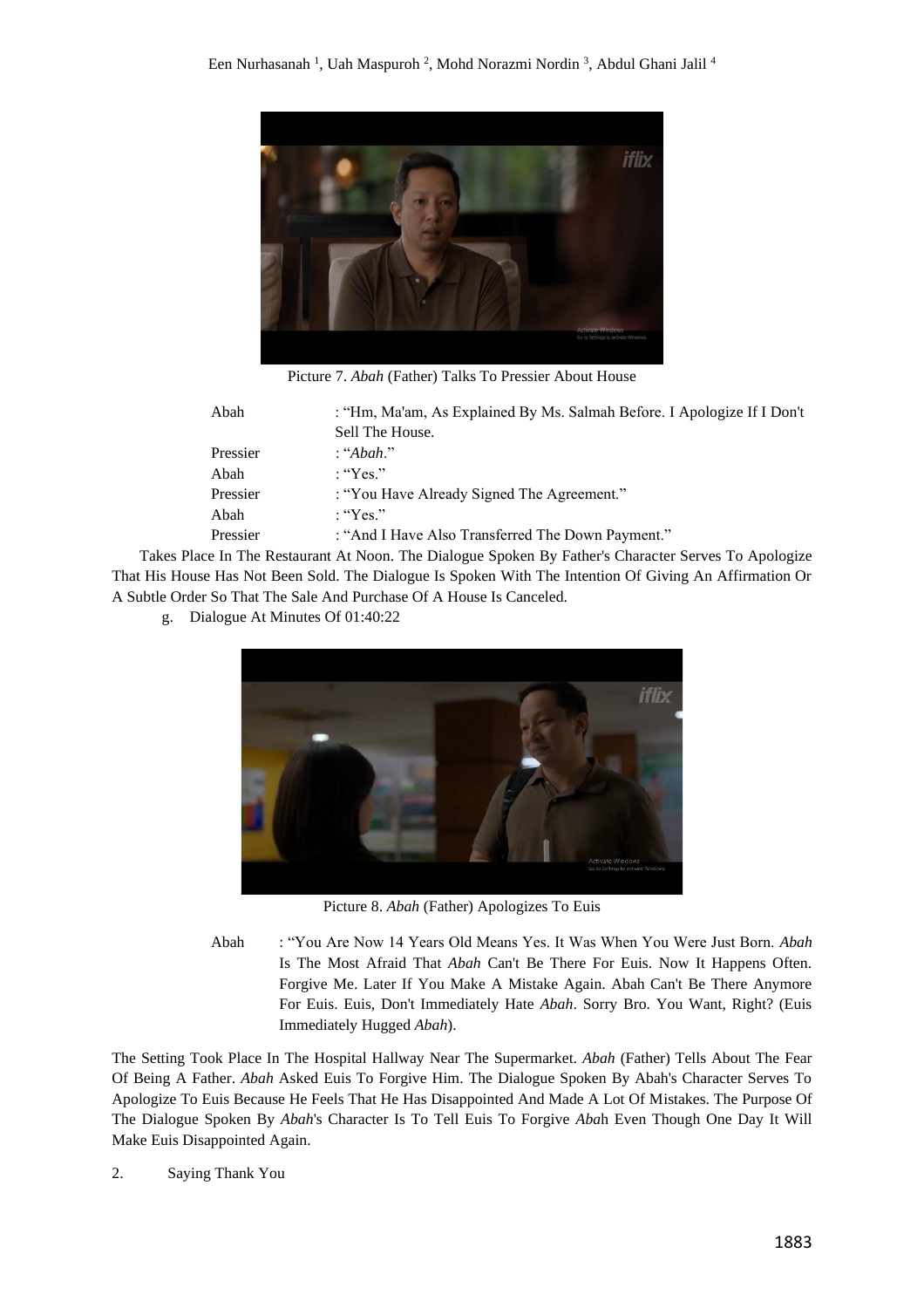## a. Dialogue At Minutes Of 22:42



Picture 9. The Neighbors Came With Food

Abah's : "Whoa! This Is A Lot Sir. Thank You."

The Setting Takes Place In The Afternoon At *Abah*'s House On The Edge Of Town. *Abah* (Father) Is Happy Because The Neighbors Are Very Kind. *Abah* Thanked The Neighbors Who Provided Food. The Dialogue Spoken By Abah Serves To Say Thank You As A Form Of Politeness Because He Appreciates His Actions Or Accepts Gifts From His Neighbors Who Have Given Food. In The Dialogue Scene Shown In Figure (8) It Can Be Seen That The Neighbors Gave A Lot Of Food At The Celebration Of *Abah*'s House Which He Had Just Occupied. *Abah* (Father) Responded By Thanking His Neighbor For His Actions And Accepting The Food Gratefully.

b. Dialogue At Minutes Of 53:47



Picture 10. Mother Helps *Abah* (Father) To Change The Bandage

Abah : "Thank You, *Mak*. (Mother Gives Medicine To *Abah* Who Is Still Sick, Then Returns To The Room).

The Incident Took Place At Noon In The Living Room. Abah Thanked Mother For Treating Abah's Injuries From Falling While Working. In The Dialogue Scene Shown In Figure (9) It Can Be Seen That Mother Helped Replace The New Bandage On Abah's Leg. Abah Had An Accident While Working As A Construction Worker. He Suffered An Injury To One Of His Legs Which Resulted In Having To Walk Using A Cane And Eventually Stopped Working As A Construction Worker.

c. Dialogue At Minutes Of 44/01:02:57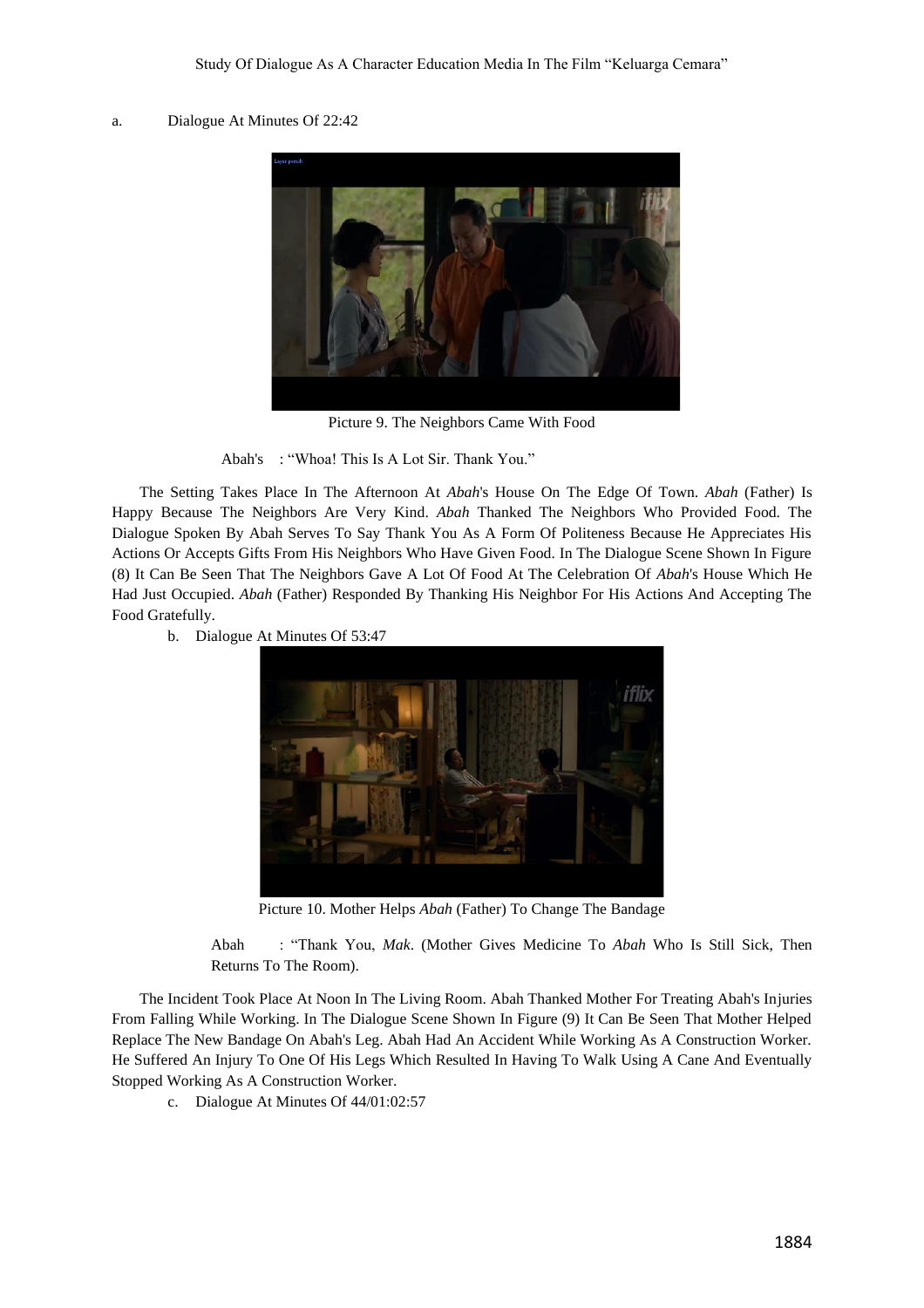

Picture 11. *Abah* (Father) Takes Customers To Their Destination

| Abah     | : "Can I Ask For Five Stars?"                  |
|----------|------------------------------------------------|
| Customer | : "Oh. Five Stars? If It's Five Stars. I Can." |
| Abah     | : "Thank You."                                 |

The Dialogue Took Place During The Day When *Abah* Took The Customer To Their Destination. *Abah* Asked For A Five Star Rating And Thanked The Customer. The Purpose Of The Dialogue Is To Say Thank You Directly Because The Speaker Receives Help From The Speech Partner. The Dialogue Spoken By *Abah* (Father) Serves To Thank The Customer For Agreeing To Provide A Review Of Themotorcycle Taxi Service Online By Giving A Five-Star Rating.

d. Dialogue At Minutes Of 72/01:38:12



Picture 12. In Hospital Room

Mother's : "Thank You, *Bah* (Dad)."

The Dialogue Takes Place In The Hospital Room At Night. Mother Thanked *Abah* For Not Selling His House. The Dialogue Conveyed By *Emak* (Mother) Serves To Thank *Abah* (Father) For Not Selling The House Left By His Parents And *Abah*'s Family Will Not Move To Jakarta Again. In The Dialogue Scene Shown In Figure (17) It Can Be Seen That Mother Has Just Given Birth To Her Third Child At The Hospital And Is Accompanied By Her Family. Mothers Are Very Happy To Give Birth To Their First Son In Their Family And Also Get The Happy News Because The House They Live In Has Not Been Sold And The Certificate Of The House Has Been Returned To The Family.

e. Dialogue At Minutes Of 35/49:17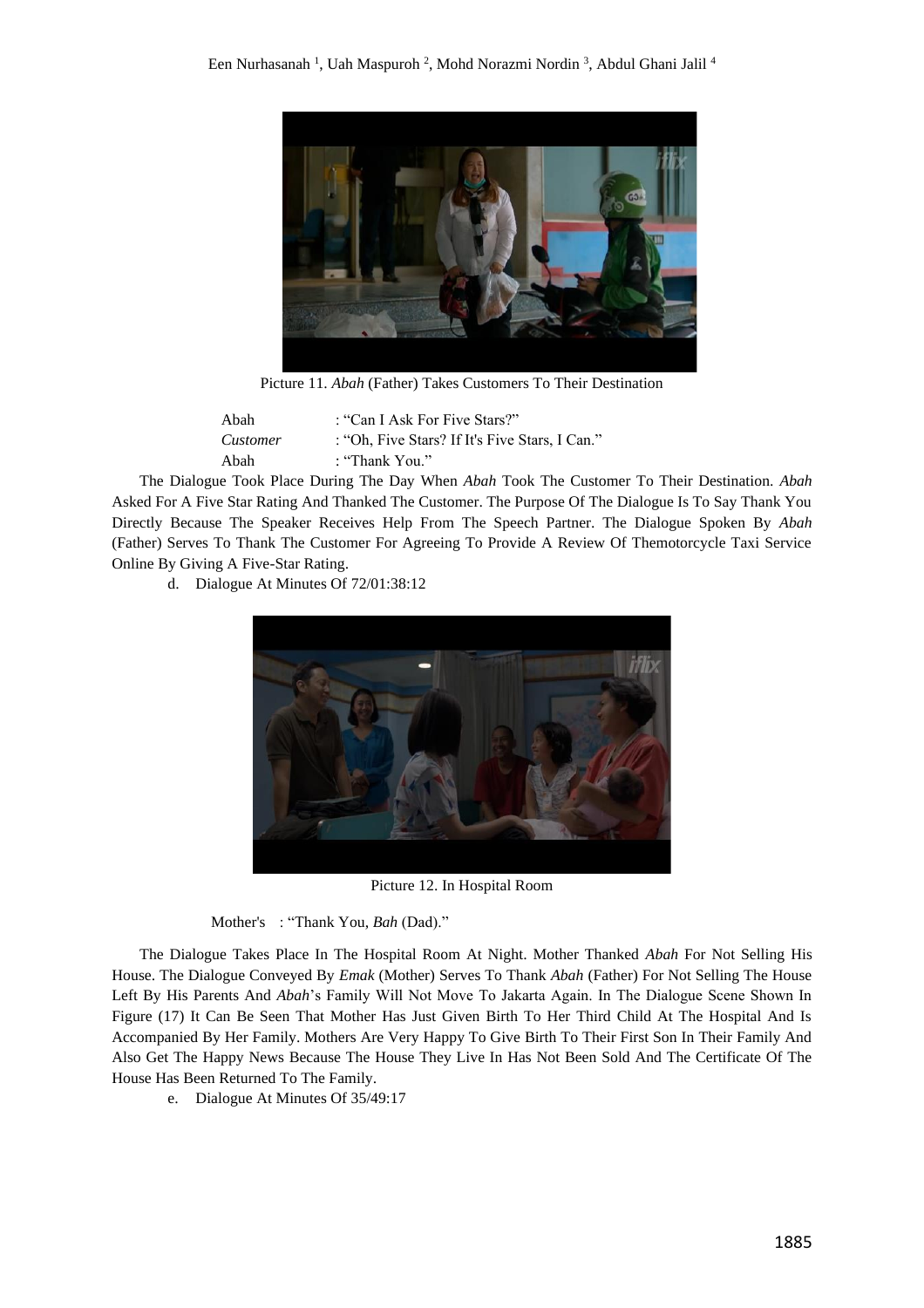

Picture 13. Mother Is In Euis's Room

Emak (Mother) : "Is That So? Nope. Thank You. Our Situation Is Really Difficult. But Know How Come *Teteh* Has Tried. I Know This Is Not Easy For *Teteh*. But It's Not Easy For You Either. I'm Sorry For Tomorrow With *Abah*." (Mother Holds Euis's Hand).

The Dialogue Takes Place At Night In Euis' Room. Mother Calmed And Gave Euis Understanding Because It Was The First Time She Had Her Period. Then, Mother Thanked Euis For Trying To Understand The Difficult Situation Their Family Was In. The Dialogue Spoken By Mother Serves To Thank Euis For Trying To Accept His Family's Difficult Situation. In The Dialogue Scene Shown In Figure (12) It Can Be Seen That Mother Holding Euis' Hand Aims To Calm And Give Understanding So That Euis Can Understand The Condition Of His Family.

- 3. Praising
- a. Dialogue At Minutes Of 32/45:04



Picture 14. Mr. Mario Praises Euis

| Mr. Mario | : "Euis. Do You Want To Try? (Would You Like To Try?)".                |
|-----------|------------------------------------------------------------------------|
| Euis      | : "Hello, My Name Is Euis. I'm 13 Years Old. I'm From Jakarta. I Like  |
|           | Dance And Sing. When I Was Growing Up, I Really Wanted To Be A         |
|           | Lawyer. (Hello, My Name Is Euis. I'm 13 Years Old. I'm From Jakarta. I |
|           | Like Dancing And Singing. When I Grew Up, I Really Wanted To Be A      |
|           | Lawyer.)"                                                              |
| Mr. Mario | : "Wow, That's Good! (That's Good) Can You Write It For Me? (Can You   |
|           | Write It Down For Me?)".                                               |
| Euis      | : "Sure." (To The Front Of The Class).                                 |
|           |                                                                        |

The Dialogue Takes Place During English Learning Activities In Class. Mr. Mario Praised Euis' Ability To Speak English. Then, Mr. Mario Asked Euis To Write A Self-Introduction Using English On The Blackboard. The Purpose Of The Speech Is To Give Praise Which Is Expressed Directly Because Mr. Mario Appreciates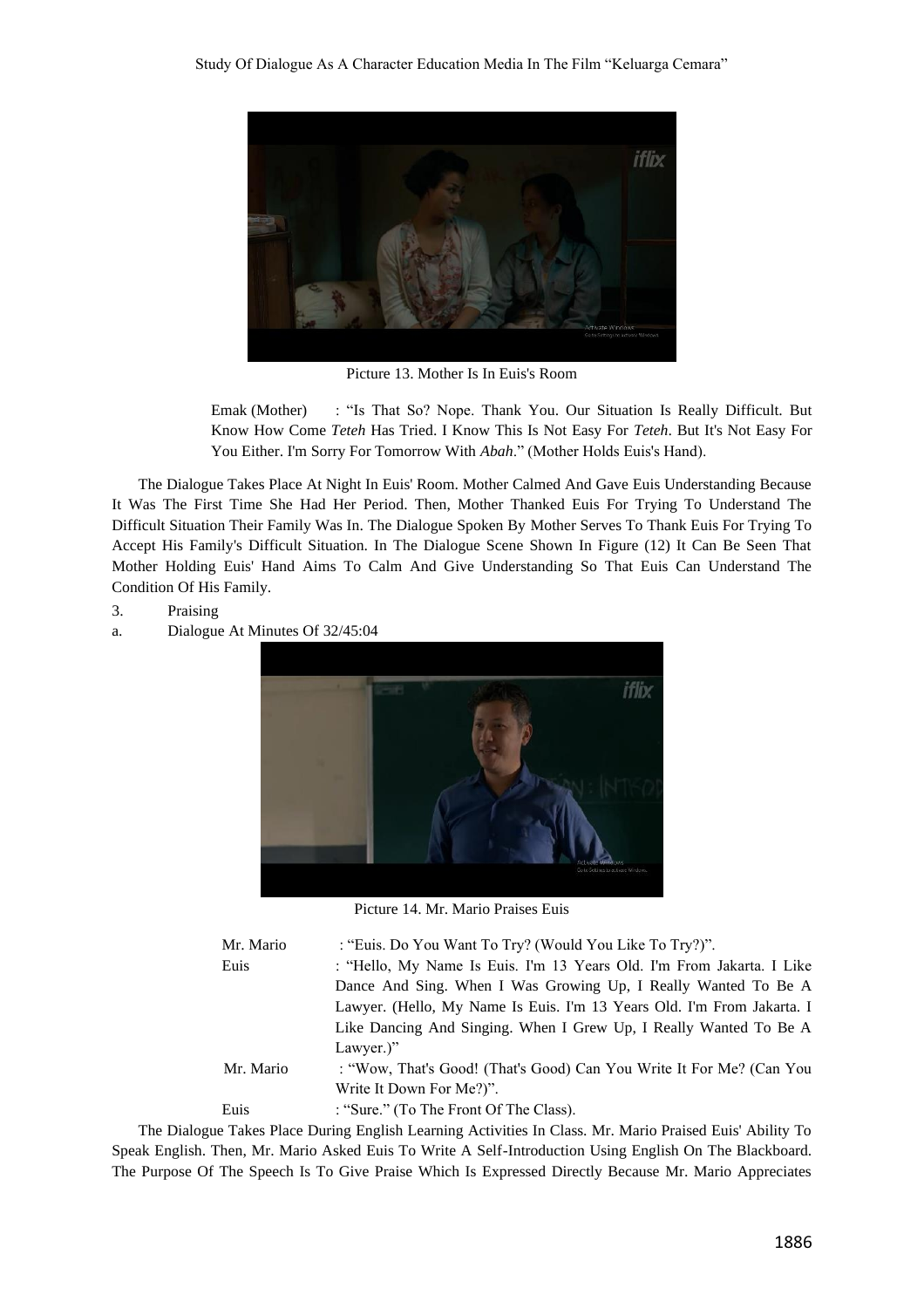Euis' Ability In English. The Dialogue Spoken By Mr. Mario Serves To Praise Euis Because Euis Is Very Fluent In Introducing Himself Using English. So Mr. Mario Gave A Response Or Expression Of Admiration To Euis.

b. Dialogue At Minutes Of 01:27:42



Picture 15. *Abah*'s Family And *Ceu*/Mrs. Salma Are At Dining Table

| <i>Ceu/Mrs. Salmah's</i> | : "Mm Mom's Tea Is Cooking Delicious, Isn't It." |
|--------------------------|--------------------------------------------------|
| Mother                   | : "More Please."                                 |

The Dialogue Takes Place At The Dining Table. *Ceu*/Mrs. Salmah Praised The Cooking Made By Mother. The Dialogue Spoken By *Ceu*/Mrs. Salmah Serves To Give Praise To Mother Because Mother's Cooking Is Delicious. In The Dialogue Scene Shown In Figure (14) It Can Be Seen That The *Abah* And *Ceu*/Mrs. Salmah Families Are At The Dining Table. *Ceu*/Mrs. Salmah Eats Voraciously And Compliments Mother's Delicious Cooking. Then, *Emak* (Mother) Responded By Offering *Ceu*/Mrs. Salmah To Add More To Her Food.

c. Dialogue At Minutes Of 22/31:27



Picture 16. *Abah*, Romli And The Construction Foreman Are At Food Stall

- Romli's : "Sir, What's The Point, *Abah*? Can You Join Us? *Abah* Is My Cousin, Sir. The Person Is Honest, Kind, Hardworking, Well Sociable. Then Abah Also When He Joined The Scouts, He Became Chairman."
- Foreman : "So Are You Sure You Want To Be A Handyman?" (Asked *Abah*).
- Romli : "Ih, Suitable Linings."

Dialogue Took Place At Noon At A Food Stall Near The Construction Project Site. Romli Praises *Abah* In Front Of His Foreman. Later, Romli Told His Foreman About *Abah*'s Good Behavior. The Purpose Of This Dialogue Is To Express Admiration And Praise Which Is Expressed In Declarative Sentences. However, Romli's Dialogue Does Not Match The Meaning Of The Sentence. The Dialogue That Gives Praise Is Expressed By Romli Intends To Seduce The Foreman So That Abah Is Accepted For Work. In The Dialogue Scene Shown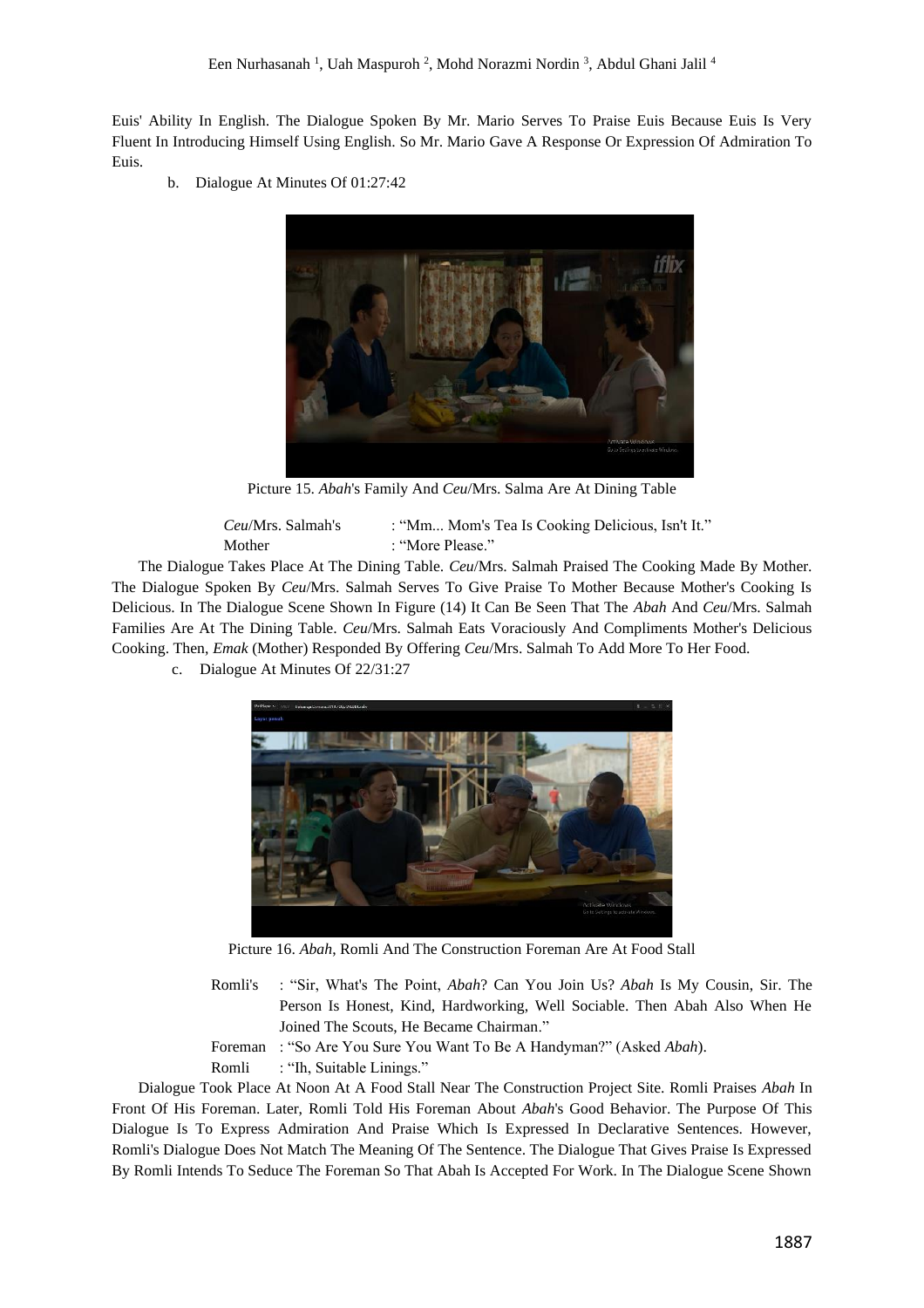In Figure (15) It Can Be Seen That Romli Wants To Make Sure That Abah Is A Person Who Has Good Behavior And Is A Hard Worker. This Made The Foreman Ask Abah His Sincerity To Work As A Construction Worker.

d. Dialogue At Minutes Of 01:44:14



Picture 17. *Abah*'s Family Watches Drama Performance

Abah's : "You Taught?" (Abah Asked Euis) Euis : "Wow! Great, Ara! Very Nice! Cool!(While Clapping And Followed By Others). Abah : "Is That So?" (Euis Nods).

Dialogue In The Playroom. Euis Encouraged And Praised Ara For Being Confident. The Purpose Of This Dialogue Is To Express Admiration And Praise Which Is Expressed In Exclamative Sentences. The Dialogues Expressed By Euis And Abah Have No Relation To One Another's Dialogues. Because Abah Asked Questions Using Interrogative Sentences While Euis Answered Using Dialogues With Exclamative Sentences. It Was Concluded That The Meaning Of The Dialogue Was Not In Accordance With The Meaning To Be Expressed.

- 4. Expressing Sympathy
	- a. Dialogue At Minutes Of 01:15:10



Picture 18. Mr. Mario And Abah Are Talking

Mr. Mario : "So What Is It, Sir? Is There A Problem At Home? Or Maybe You Heard Euis Tell Something? Euis Is A Smart Boy, Sir And Good. But Sadly Those Two Are Not Enough. Most Of The Time, It Was Problems Outside Of Him That Made Him A Difficult Child. We All Here Know He Transferred Schools From Jakarta. What I'm Worried About, The Environment Here Is Not Enough To Support Him. What's More At His Age Now."

Dialogue Took Place In The School Teacher's Room. Mr. Mario Cares About Euis' Condition At School. And Mr. Mario Explained Euis' Behavior At School. The Purpose Of The Dialogue Is To Express Sympathy Which Is Expressed Directly As A Form Of Concern/Care. The Dialogue Spoken By Mr. Mario Serves To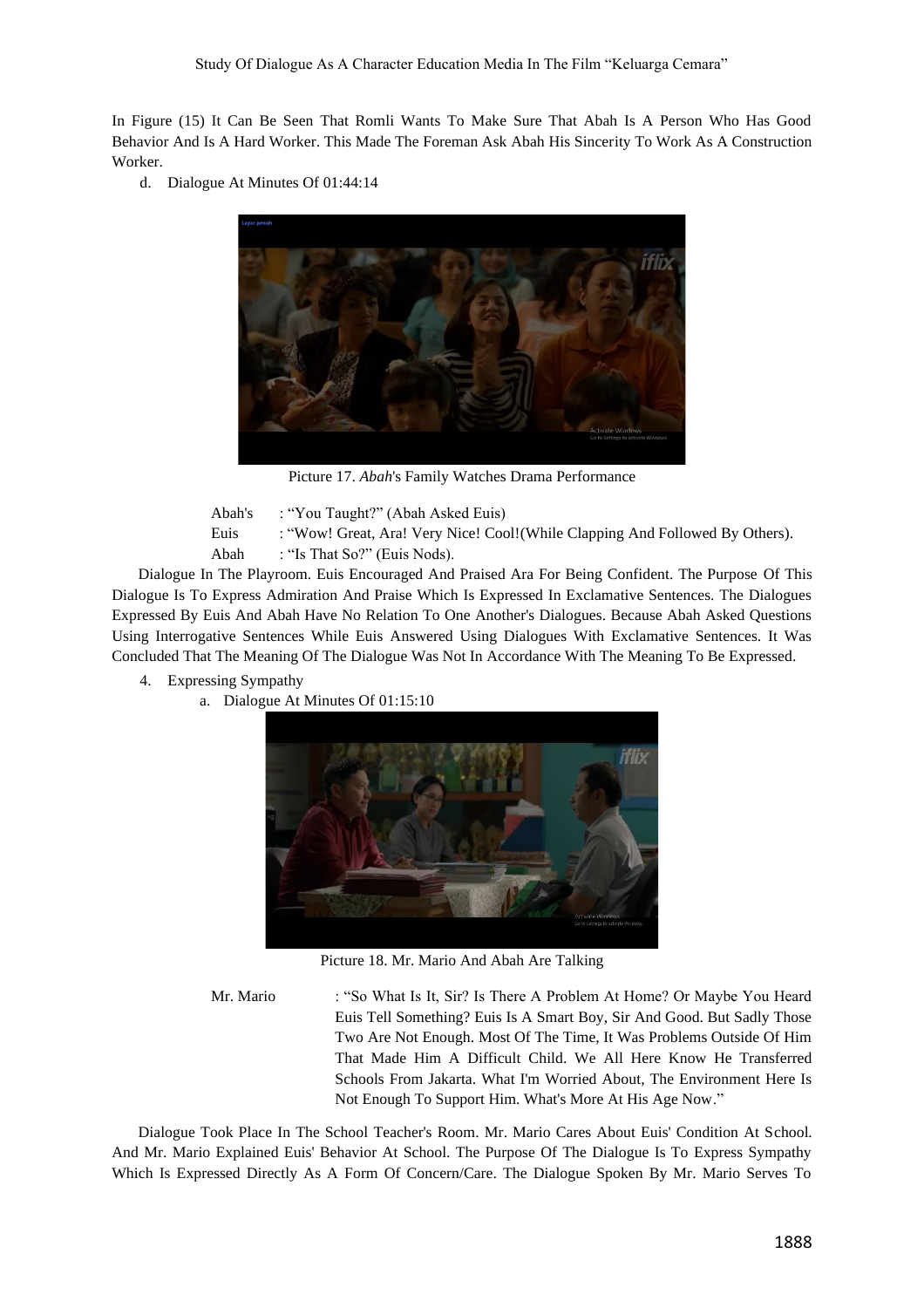Express Sympathy By Conveying His Concerns About Euis' Attitude And Behavior While At School To Abah. Mr. Mario's Dialogue Means That Abah Pays More Attention To The Situation Or Problems Experienced By Euis. In The Dialogue Scene Shown In Figure (17) It Can Be Seen That Mr. Mario Is Talking To Abah In The Teacher's Office About Euis Doing An Act That Disturbed His Psyche When She Was A Teenager.

b. Dialogue At Minutes Of 38:28



Figure 19. In Development Project

Romli : "Oh! Already Used *Atuh* Break. From Morning." Abah : "Ah, Still Strong." (*Abah* Has Two Cement Buckets In His Hands).

The Dialogue Occurs At Night On The Construction Site. Romli Advised *Abah* (Father) To Rest As It Was Getting Late. Romli's Dialogue Expresses Sympathy By Advising *Abah* To Rest Because He Has Been Working Nonstop From Morning To Night. Romli's Dialogue Aims To Convince Abah To Take A Break In Order To Avoid A Disaster Or Negative Event. In The Dialogue Scene Depicted In Figure (18), Romli And The Other Workers Are Resting, While *Abah* Continues To Work Non-Stop While Holding Two Buckets Of Cement.

Following The Discussion And Analysis Of The Research Described Above, It Can Be Concluded That The Dialogue In The Film "Keluarga Cemara" Contains 18 Dialogue Data Containing The Value Of Character Education, Out Of A Total Of 589 Dialogue Data. The Results And Discussion Of The Film "Keluarga Cemara" Indicate That It Is A Family Drama Film In Which There Are Conflicts Between Characters And How These Conflicts Are Resolved Through Dialogue.

### **The Value Of Character Education In The Film "Keluarga Cemara"**

The Expressive Utterances In The Film "Keluarga Cemara" Also Teach Values For Everyday Life, Such As Learning To Apologize, Showing Affection To Other Family Members, Being A Good Listener, Expressing One's Feelings, Learning To Be Sincere And Grateful In Any Situation, Appreciating Others' Accomplishments, And The Value Of Helping.

The Image Of The "Keluarga Cemara" Who Always Shows Respect For His Or Her Family Members Provides The Motivation To Care For And Forgive One Another. The Film's Characters Serve As Examples Of Everyday Character Education Lessons. Good Values That Are Frequently Practiced Will Serve As The Foundation For Educating Family Members' Character.

Based On The Analysis Of 589 Dialogues From The Film "Keluarga Cemara," 18 Dialogues Were Identified As Containing Character Education. The Findings From 18 Dialogues Are Divided Into Four Categories Of Character Education: Apologizing, Expressing Gratitude, Giving Praise, And Expressing Sympathy. The Attitude Reflected In The Dialogue Containing Character Education Is Character Education In Accordance With Kemdiknas's (2011) Guidelines For Character Education Implementation, First Number, Which Is To Develop Students' Potential To Become Human Beings With Good Hearts, Good Thoughts, And Good Behavior. A Dialogue That Demonstrates Compliments, Sympathy, Apologies, And Gratitude Demonstrates A Good Heart, Good Thoughts, And Good Behavior.

## **Conclusion**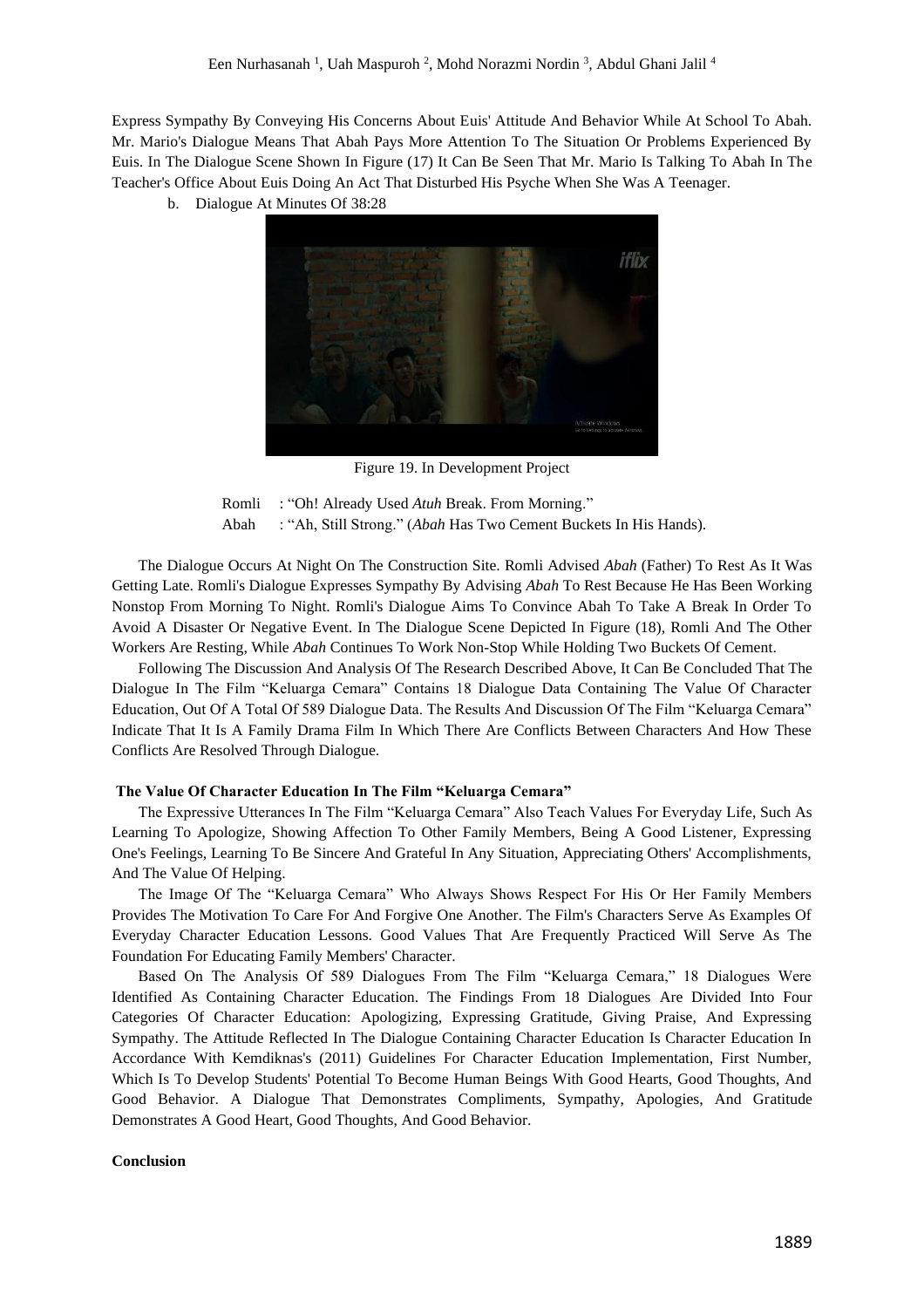The Descriptive Research "The Study Of Dialogue As A Media For Character Education In The Film "Keluarga Cemara", Utilizing The Film Structure Approach "Keluarga Cemara," Which Includes The Following Elements: Theme/Idea, Plot, Character, Setting, And Dialogue. The Film "Keluarga Cemara" Is Being Studied For Its Dialogue. Based On The Analysis Of 589 Dialogues From The Film "Keluarga Cemara," 18 Dialogues Were Identified As Containing Character Education. The Findings From 18 Dialogues Are Divided Into Four Categories Of Character Education: Apologizing, Expressing Gratitude, Giving Praise, And Expressing Sympathy.

Along With Character Education, There Are Values For Everyday Life That Educate, Such As Learning To Apologize, Showing Affection To Family Members, Being A Good Listener, Expressing Feelings, Being Sincere And Grateful For The Situation, Appreciating Others' Accomplishments, The Value Of Helping, Never Giving Up, And Learning To Live A Simple Life.

# **Bibliography**

- 1. Abdul Jalil Toha Tohara, Shamila Mohamed Shuhidan, Farrah Diana Saiful Bahry, Mohd Norazmi Bin Nordin (2021). Exploring Digital Literacy Strategies For Students With Special Educational Needs In The Digital Age. Turkish Journal Of Computer And Mathematics Education Vol.12 No.9 (2021), 3345-3358.
- 2. Abdul Rasid Bin Abdul Razzaq, Mohd Norazmi Bin Nordin, Mohamad Zaid Bin Mustafa, Badaruddin Bin Ibrahim (2021). Questionnaire For Special Education Leadership: A Pilot Study. Linguistica Antverpiensia, 2021 Issue-1: 2587-2614
- 3. Ahmad Shafarin Bin Shafie, Siti Nur Kamariah Binti Rubani, Aini Nazura Binti Paimin, Navaratnam Vejaratnam, Mohd Norazmi Bin Nordin (2021). Elements Of Safety In Job Satisfaction Of Special Education Teachers In Malaysia. Turkish Journal Of Computer And Mathematics Education Vol.12 No.11 (2021), 5274-5278
- 4. Ahmad Shakani Bin Abdullah, Iklima Husna Binti Abdul Rahim, Mohammad Halim Bin Jeinie, Muhammad Shakir Bin Zulkafli, Mohd Norazmi Bin Nordin (2021). Leadership, Task Load And Job Satisfaction: A Review Of Special Education Teachers Perspective. Turkish Journal Of Computer And Mathematics Education Vol.12 No.11 (2021), 5300-5306
- 5. Ahmad Syarifuddin Che Abd Aziz, Tumisah Binti Akim, Abdul Halim Bin Ruseh, Sarina Binti Mail, Mohd Norazmi Bin Nordin (2021). Elements Of Facility In Job Satisfaction Of Special Education Teachers In Malaysia. Turkish Journal Of Computer And Mathematics Education Vol.12 No.11 (2021), 5239-5243
- 6. Alfianika, Ninit. 2018. *Buku Ajar Metode Penelitian Pengajaran Bahasa Indonesia*. Yogyakarta: Depublish.
- 7. Asri, Rahman. 2020. Membaca Film Sebagai Sebuah Teks: Analisis Isi Film "Nanti Kita Cerita Tentang Hari Ini (Nkcthi)". Jurnal Al Azhar Indonesia Seri Ilmu Sosial, Vol. 1, No.2, Agustus 2020.
- 8. Badaruddin Bin Ibrahim, Mohd Norazmi Bin Nordin, Mohamad Zaid Bin Mustafa Abdul Rasid Bin Abdul Razzaq (2021). Special Education Need The True Leadership: The Review. Turkish Journal Of Physiotherapy And Rehabilitation; 32(3): 1622-1628.
- 9. Ball, W. 1984. *A Sense Of Direction. Some Observations On The Art Of Directing*. Hollywood: Quite Specific Media Group Ltd.
- 10. Brown, P. And Sc Levinson. *Politeness: Some Universals In Language Usage.* Cambridge: Cambridge University Press. 1987.
- 11. Effendy, Onong Uchjana. 1989. *Kamus Komunikasi*. Bandung: Pt. Mandar Maju.
- 12. Erika, Cicilia Nian. 2019. Pengembangan Buku Ajar Bahasa Indonesia Terintegrasi Pendidikan Karakter Berdasarkan Pendekatan Komunikatif. Jurnal Pendidikan Bahasa Dan Sastra, Volume 19, Nomor 2, Oktober, Pp. 267-279. P-Issn 1412-0712, E-Issn 2527-8312, Doi: [Https://Doi.Org/10.17509/Bs\\_Jpbsp.V19i2.24832](https://doi.org/10.17509/bs_jpbsp.v19i2.24832)
- 13. Farah Adibah Binti Ibrahim, Biamin Ahmad, Rehah Binti Ismail, Harlina Binti Ismail, Mohd Norazmi Bin Nordin (2021). Resource Elements In The Construct Of Special Education Teacher Workload In Malaysia. Turkish Journal Of Computer And Mathematics Education Vol.12 No.11 (2021), 5289-5293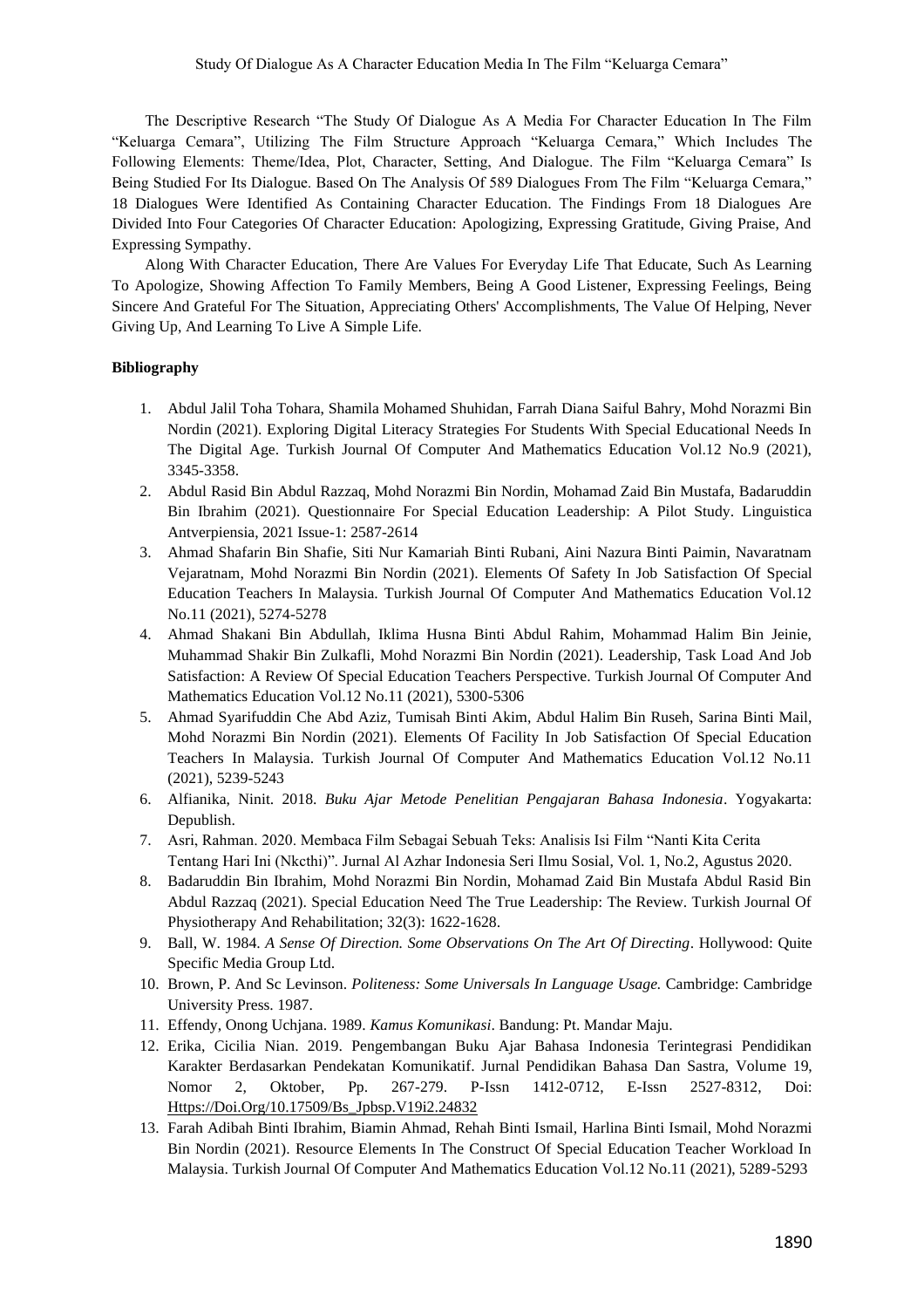- 14. Farah Azaliney Binti Mohd Amin, Noorsuraya Mohd Mokhtar, Farah Adibah Binti Ibrahim, Nishaalni, Mohd Norazmi Bin Nordin (2021). A Review Of The Job Satisfaction Theory For Special Education Perspective. Turkish Journal Of Computer And Mathematics Education Vol.12 No.11 (2021), 5224- 5228
- 15. Helme Bin Heli, Senin M.S, Yusmi Bin Mohd Yunus, Kavita Vellu, Andrew Jason George, Mohd Norazmi Bin Nordin (2021). A Review Of The Educational Leaderships Theory For Special Education Perspective. Turkish Journal Of Computer And Mathematics Education Vol.12 No.11 (2021), 5217- 5223
- 16. Helme Heli, Senin M.S, Ekmil Krisnawati Erlen Joni, Juereanor Binti Mat Jusoh, Mohd Norazmi Bin Nordin (2021). Elements Of Experience In The Leadership Construct Of Special Education Head Teachers In Malaysia. Turkish Journal Of Computer And Mathematics Education Vol.12 No.11 (2021), 5279-5283
- 17. Hifzan Binti Mat Hussin, Nor Mazlina Binti Mohamad, Syed Nurulakla Syed Abdullah, Ida Rahayu Mahat, Mohd Norazmi Bin Nordin (2021). Why Special Education Is Always In Our Hearts? Turkish Journal Of Computer And Mathematics Education Vol.12 No.11 (2021), 5202-5210
- 18. Irma Shayana Bte Samaden, Firkhan Ali Bin Hamid Ali, Nor Shadira Jamaluddin, Mazidah Binti Ali, Mohd Norazmi Bin Nordin (2021). Elements Of Attitude In The Leadership Construct Of Special Education Head Teachers In Malaysia. Turkish Journal Of Computer And Mathematics Education Vol.12 No.11 (2021), 5151-5156
- 19. Irma Shayana Bte Samaden, Irfah Najihah, Shaliza Alwi, Rabiatul Munirah, Mohd Adli Bin Mohd Yusof, Mohd Norazmi Bin Nordin (2021). Time Element In The Construct Of Special Education Teacher Workload In Malaysia. Turkish Journal Of Computer And Mathematics Education Vol.12 No.11 (2021), 5141-5145
- 20. Irma Shayana Bte Samaden, Senin M.S, Noor Lina Binti Mohd Yusuf, Biamin Ahmad, Mohd Norazmi Bin Nordin (2021). A Pilot Study On The Influence Of Headmasters Leadership On Workload And Job Satisfaction Of Special Education Teachers In Johor, Malaysia. Turkish Journal Of Computer And Mathematics Education Vol.12 No.11 (2021), 5157-5171
- 21. Jumiah Binti Mustapa, Sarina Binti Mohd Yassin, Fauziah Binti Ani, Parimala A/P Palanisamy, Mohd Norazmi Bin Nordin (2021). Physiological Elements In Job Satisfaction Of Special Education Teachers In Malaysia. Turkish Journal Of Computer And Mathematics Education Vol.12 No.11 (2021), 5244- 5248
- 22. Junaidah Yusof, Farah Adibah Binti Ibrahim, Senin M.S, Hilmiah Binti Haji Hassan, Mohd Norazmi Bin Nordin (2021). Elements Of Work Environment In The Construct Of Special Education Teacher Workload In Malaysia. Turkish Journal Of Computer And Mathematics Education Vol.12 No.11 (2021), 5284-5288
- 23. Kačmárová, Alena. 2014. Exploring Film Dialogue Discourse. Jurnal Discourse And Interaction 7/1/2014, Pp. 67-77 Issn 1802-9930. Doi: 10.5817/Di2014-1-67.
- 24. Kazakeviciute, Evelina. 2018. Editorial: Dialogue And Communication In Film. Jurnal Journalism, Media And Cultural Studies. No. 13. P. 1-10. Https://Doi.Org/10.18573/Jomec.182
- 25. Khairul Hanim Pazim, Roslinah Mahmud, Noor Fzlinda Fabeil, Juliana Langgat, Mohd Norazmi Bin Nordin (2021). Special Education Teachers Job Satisfaction In Malaysia: A Review. Turkish Journal Of Computer And Mathematics Education Vol.12 No.11 (2021), 5329-5332
- 26. King, J. 'Using Dvd Feature Films In The Efl Classroom.' *Call* 15/5: 509-523. 2002.
- 27. Kumala, Ajeng Fala Intan. 2018. An Analysis Of Speech Acts In The Croods Movie. Academic Journal Of Educational Sciences. 2018, 1 (1): 1 – 8 Issn-2654-5624(O), Issn-2654-5969(P)
- 28. Licona, Thomas. 2012. Educating For Character: Mendidik Untuk Membentuk Karakter. Pt. Bumi Aksara. Jakarta. Terj.
- 29. M. Hum, Muhammad. 2014. *Metode Penelitian Bahasa*. Yogyakarta: Ar-Ruzz Media.
- 30. Mccarthy, M. And R. Carter. *Language As Discourse: Perspectives For Language Teaching*. London: Longman. 1994.
- 31. Mohd Ali Masyhum Bin Mohd Nor, Ahmad Faqih Ibrahim, Syahrul Anuar Ali, Mohd Fairoz Affendy Bin Md Nordin, Mohd Norazmi Bin Nordin (2021). Elements Of Leadership Style In The Leadership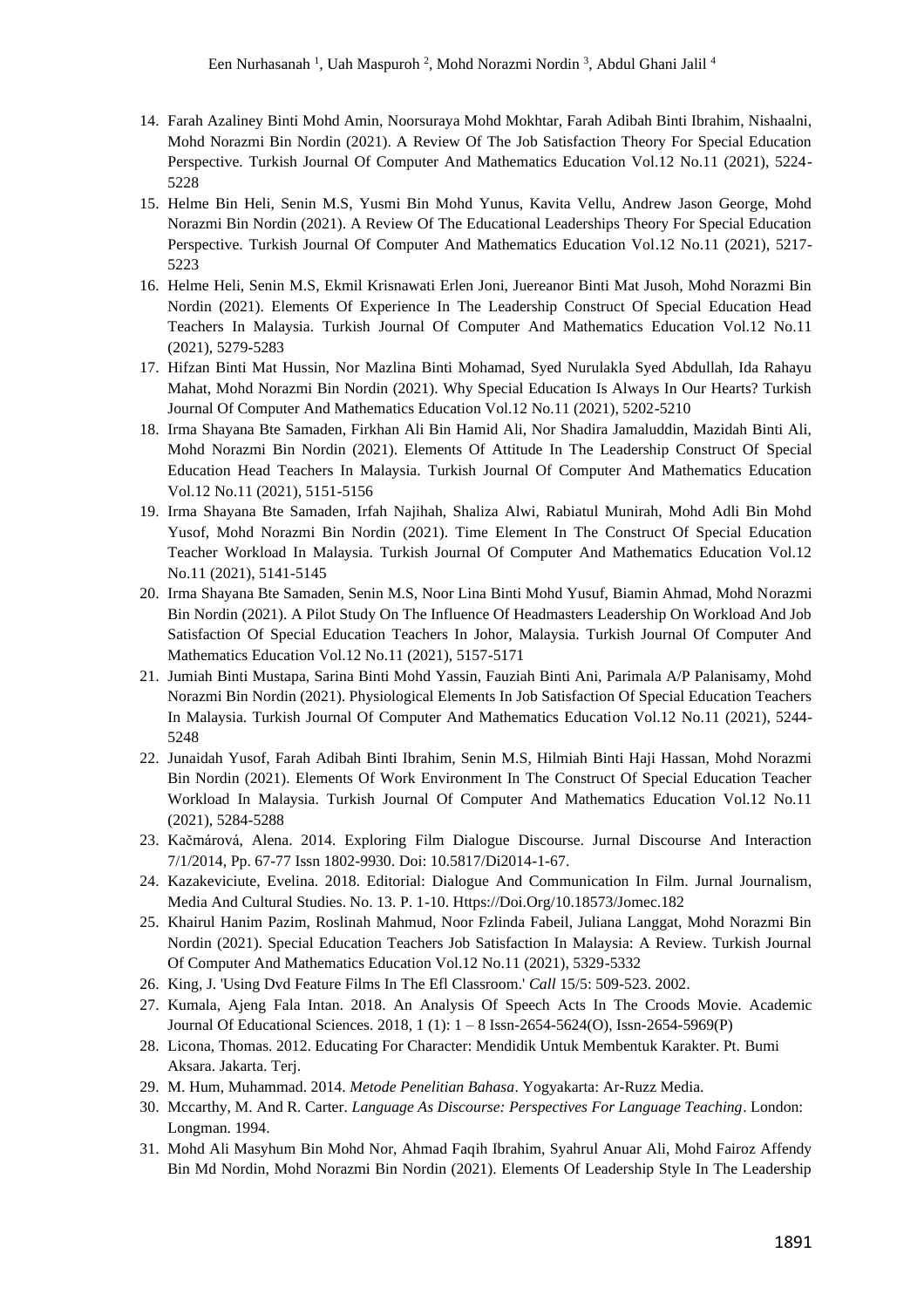Construct Of Special Education Headmasters In Malaysia. Turkish Journal Of Computer And Mathematics Education Vol.12 No.11 (2021), 5249-5253

- 32. Mohd Ali Masyhum, Ophelia, Masliah Musa, Daraini Oyot, Mohd Norazmi Bin Nordin (2021). Headmasters Leadership On Task Load And Job Satisfaction Of Special Education Teachers In Malaysia. Turkish Journal Of Computer And Mathematics Education Vol.12 No.11 (2021), 5294-5299
- 33. Mohd Arafat Bin Jaafar, Muhammad Talhah Ajmain@Jima'ain, Mazita Binti Ahmad Subaker, Kavita Doraisamy, Mohd Norazmi Bin Nordin (2021). Special Education Teachers Task Load In Malaysia: A Review. Turkish Journal Of Computer And Mathematics Education Vol.12 No.11 (2021), 5333-5337
- 34. Mohd Arafat Bin Jaafar, Noor Azlin Binti Abdullah, Mohd Sabri Bin Jamaludin, Muhamad Amin Bin Haji Ab Ghani, Mohd Norazmi Bin Nordin (2021). Unique Attitude? The Concept Of Special Education Leadership. Turkish Journal Of Computer And Mathematics Education Vol.12 No.11 (2021), 5192-5196
- 35. Mohd Noh, A. N., Razzaq, A. R. A., Mustafa, M. Z., **Nordin, M. N**., Ibrahim, B. (2021). Sustainable Community Based Ecotourism Developement. *Palarch's Journal Of Archaeology Of Egypt / Egyptology*, *17*(9), 5049-5061.
- 36. Mohd Noh, A. N., Razzaq, A. R. A., Mustafa, M. Z., **Nordin, M. N.,** Ibrahim, B. (2021). Elements Of Community Capacity Building (Ccb) For Cbet Development. *Palarch's Journal Of Archaeology Of Egypt / Egyptology*, *17*(9), 4970-4981.
- 37. Mohd Noh, A. N., Razzaq, A. R. A., Mustafa, M. Z., **Nordin, M. N.,** Ibrahim, B. (2021). Future Community-Based Ecotourism (Cbet) Development. *Palarch's Journal Of Archaeology Of Egypt / Egyptology*, *17*(9), 4991-5005.
- 38. Mohd Norazmi Bin Nordin, Mohamad Zaid Bin Mustafa, Badaruddin Bin Ibrahim, Abdul Rasid Bin Abdul Razzaq, Nor Fauziyana Binti Mosbiran (2021). Special Education Unique Leadership Style: The Concept. Linguistica Antverpiensia, 2021 Issue-1: 2244-2261
- 39. Muhamad Amin Bin Haji Ab Ghani, Abidah Aqilah Binti Mohd Noor, Zulfadli Bin Mohd Saad, Mohd Mazhan Tamyis, Mohd Norazmi Bin Nordin (2021). Improving The Writing Skills Of Jawi Connection Letters Of Students With Learning Disabilities Using The Finger Step. Turkish Journal Of Computer And Mathematics Education Vol.12 No.11 (2021), 5307-5312
- 40. Mustafa Kamal Amat Misra, Nurhanisah Senin, Abdull Rahman Mahmood, Jaffary Awang, Mohd Norazmi Bin Nordin (2021). Analysis On Ashācirah And Ibādhīyah On The Attributes Of God. Turkish Journal Of Computer And Mathematics Education Vol.12 No.10 (2021), 7661-7673
- 41. Nazrah Binti Jamaludin, Kway Eng Hock, Elia Binti Md Zain, Norkhafizah Binti Yussuf, Mohd Norazmi Bin Nordin (2021). This Special Education Is Unique For Teachers, Students, Parents, Leaders And Organizations. Turkish Journal Of Computer And Mathematics Education Vol.12 No.11 (2021), 5179-5183
- 42. Noel Jimbai Balang, Bong Lie Chien, Mimilia Binti Gabriel, Norhamidah Binti Ibrahim, Mohd Norazmi Bin Nordin (2021). Elements Of Teacher Readiness In The Construct Of Special Education Teacher Workload In Malaysia. Turkish Journal Of Computer And Mathematics Education Vol.12 No.11 (2021), 5269-5273
- 43. Nor Diana Mohd Idris, Junaidah Yusof, Fazli Abdul-Hamid, Muhamad Helmy Sabtu, Mohd Norazmi Bin Nordin (2021). Formation Of Special Education Leadership Study Questionnaire Set That Influences The Task Load And Job Satisfaction Of Special Education Teachers In Malaysia. Turkish Journal Of Computer And Mathematics Education Vol.12 No.11 (2021), 5319-5323
- 44. Nor Fauziyana Binti Mosbiran, Ahmad Faqih Ibrahim, Muhammad Yasin Omar Mokhtar, Muhamad Amin Bin Haji Ab Ghani, Mohd Norazmi Bin Nordin (2021). Elements Of Welfare In Job Satisfaction Of Special Education Teachers In Malaysia. Turkish Journal Of Computer And Mathematics Education Vol.12 No.11 (2021), 5264-5268
- 45. Nor Fauziyana Binti Mosbiran, Mohamad Zaid Bin Mustafa, Badaruddin Bin Ibrahim, Abdul Rasid Bin Abdul Razzaq, Mohd Norazmi Bin Nordin (2021). Teacher Competencies To Provide Effective Individual Education Plan For Students With Special Needs Hearing Problems: An Early Review. Turkish Journal Of Physiotherapy And Rehabilitation; 32(3): 1617-1621.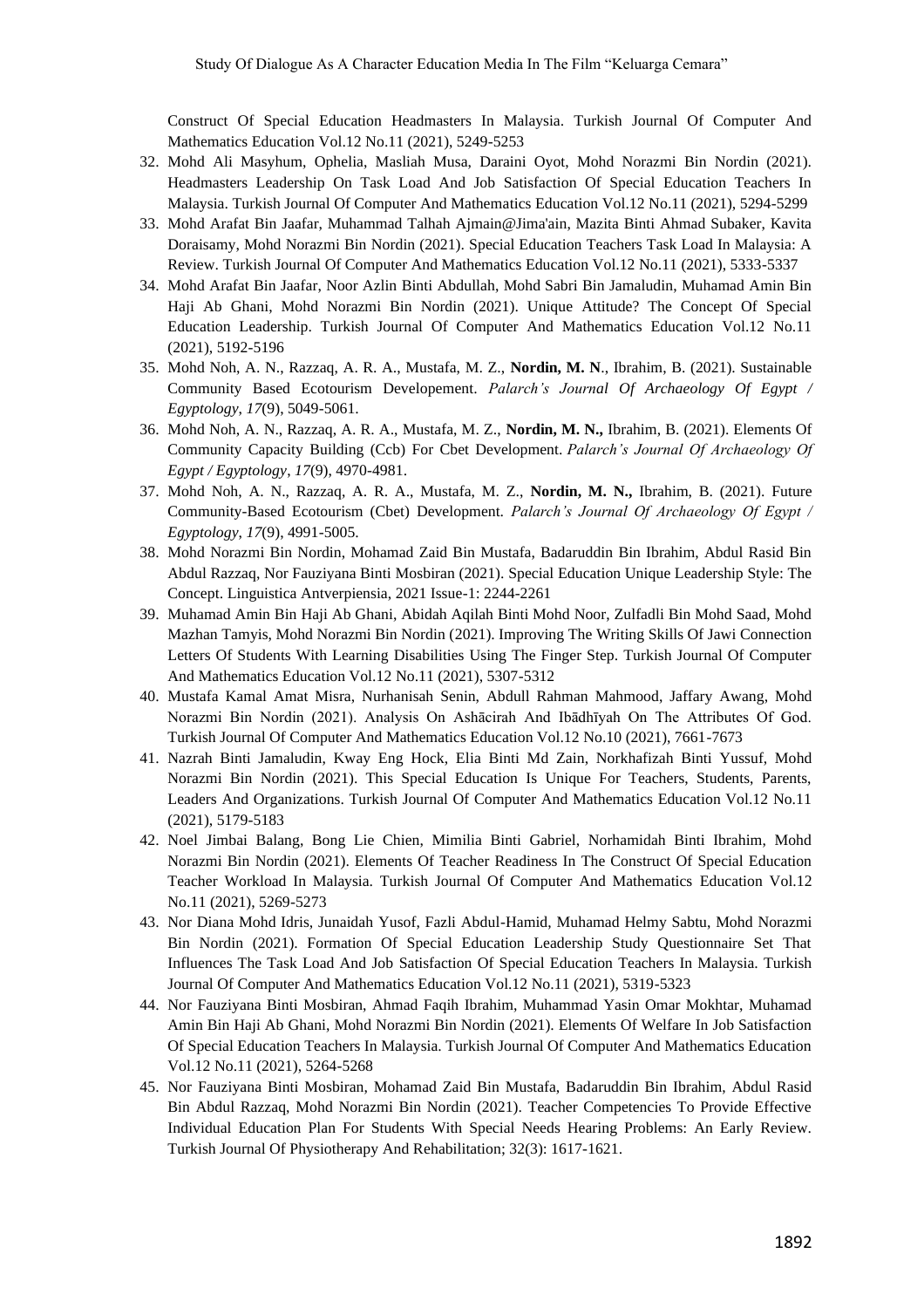- 46. Nurhasanah, Een. 2017. Pendidikan Karakter Lewat Pembelajaran Apresiasi Drama "Ayahku Pulang" Karya Usmar Ismail. Jurnal Riksa Bahasa. Volume 3, No. 1. Maret. Issn 2460-9978. Doi[:Https://Doi.Org/10.17509/Rb.V3i1.11497.G7444](https://doi.org/10.17509/rb.v3i1.11497.g7444)
- 47. Parimala A/P Palanisamy, Santibuana Binti Abd Rahman, Siti Azura Binti Bahadin, Helvinder Kaur A/P Balbir Singh, Mohd Norazmi Bin Nordin (2021). Relationship Elements In Job Satisfaction Of Special Education Teachers In Malaysia. Turkish Journal Of Computer And Mathematics Education Vol.12 No.11 (2021), 5254-5258
- 48. Pratista, Himawan. Memahami Film. Yogyakarta: Homerian Pustaka, 2008.
- 49. Quah Wei Boon, Mohd Fairuz Bin Mat Yusoff, Nurhanisah Binti Hadigunawan, Fatin Nabilah Wahid, Mohd Norazmi Bin Nordin (2021). A Review Of The Management Theory For Special Education Task Load Perspective. Turkish Journal Of Computer And Mathematics Education Vol.12 No.11 (2021), 5234-5238
- 50. Rohani Binti Marasan, Andrew Lim Ming Yew, Dg. Norizah Ag. Kiflee @ Dzulkifli, Colonius Atang, Mohd Norazmi Bin Nordin (2021). A Principal's Leadership Excellence Though Disposition Of Attributes. Turkish Journal Of Computer And Mathematics Education Vol.12 No.11 (2021), 5360- 5371
- 51. Rohanida Binti Daud, Shazali Johari, Fazli Abdul-Hamid, Syahrul N. Junaini, Mohd Norazmi Bin Nordin (2021). Face And Content Validity For The Special Education Leadership (Integration) Questionnaire In Malaysia. Turkish Journal Of Computer And Mathematics Education Vol.12 No.11 (2021), 5172-5178
- 52. Roszi Naszariah Nasni Naseri, Maryam Mohd Esa, Norlela Abas, Nurul Zamratul Asyikin Ahmad, Rafidah Abd Azis, Mohd Norazmi Bin Nordin (2021). An Overview Of Online Purchase Intention Of Halal Cosmetic Product: A Perspective From Malaysia. Turkish Journal Of Computer And Mathematics Education Vol.12 No.10 (2021), 7674-7681
- 53. Roszi Naszariah Nasni Naseri, Nurul Zamratul Asyikin Ahmad, Sharina Shariff, Harniyati Hussin, Mohd Norazmi Bin Nordin (2021). Issues And Challenges Of Online Shoppingactivities On The Impact Of Corona Pandemic :A Study On Malaysia Retail Industry. Turkish Journal Of Computer And Mathematics Education Vol.12 No.10 (2021), 7682-7686
- 54. Santibuana Binti Abd Rahman, Helvinder Kaur A/P Balbir Singh, Albert Feisal@Muhd Feisal Bin Ismail, Salsuhaida Binti Sulaiman, Mohd Norazmi Bin Nordin (2021). Formation Of Special Education Leadership Study Interview Protocol That Affects The Task Load And Job Satisfaction Of Special Education Teachers In Malaysia. Turkish Journal Of Computer And Mathematics Education Vol.12 No.11 (2021), 5313-5318
- 55. Saptaria, Rikrik El. Acting Handbook, Paduan Praktis Akting Untuk Film Dan Teater. Bandung: Rekayasa Sains, 2006.
- 56. Shahrul Hapizah Musa, Elia Binti Md Zain, Muhd Zulkifli Ismail, Hifzan Binti Mat Hussin, Mohd Norazmi Bin Nordin (2021). Something Important For Special Education In Malaysia. Turkish Journal Of Computer And Mathematics Education Vol.12 No.11 (2021), 5211-5216
- 57. Shahrulliza Binti Saharudin, Siti Azura Binti Bahadin, Helvinder Kaur A/P Balbir Singh, Shazali Johari, Mohd Norazmi Bin Nordin (2021). The Single Predictor Of The Influence Of Headmasters Leadership On Special Education Teachers Job Satisfaction In Malaysia. Turkish Journal Of Computer And Mathematics Education Vol.12 No.11 (2021), 5184-5191
- 58. Siti Jamilah Samsuddin, Mazidah Binti Ali, Ashari Ismail, Mohd Saifulkhair Omar, Mohd Norazmi Bin Nordin (2021). Elements Of Work Type In The Construct Of Special Education Teacher Workload In Malaysia. Turkish Journal Of Computer And Mathematics Education Vol.12 No.11 (2021), 5259- 5263
- 59. Srisudarso, Mansyur Dan Een Nurhasanah. 2018. Implementasi Pendidikan Karakter Pada Ekstrakurikuler Drama(Teater). Jurnal Biormatika. Ol 4 No. 1 Februari 2018 Issn (P) 2461-3961 (E) 2580-6335. Fkip Universitas Subang.
- 60. Sugiyono. 2018. *Metode Penelitian: Kuantitatif, Kualitatif, Dan R&D.* Bandung: Alphabeta.